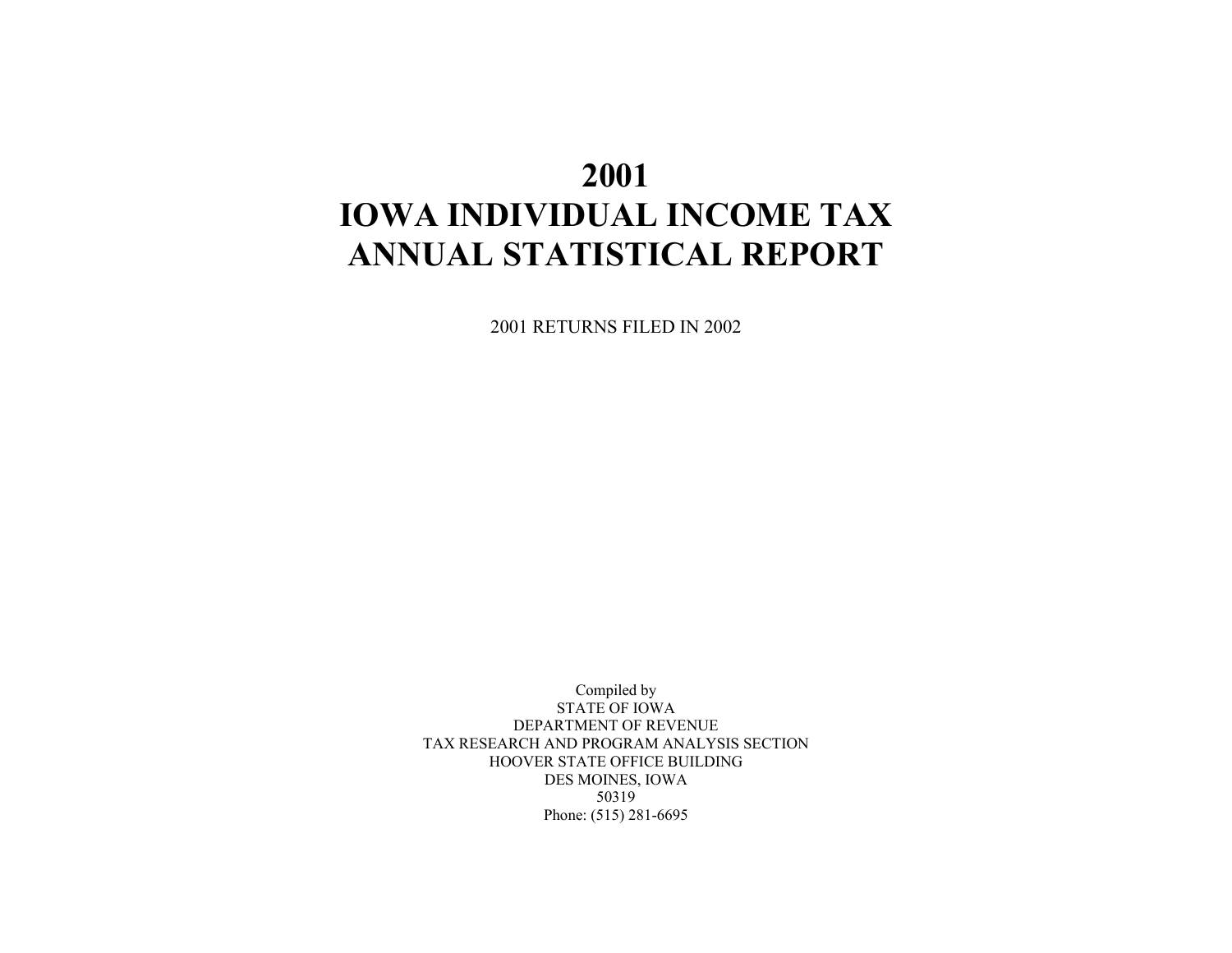## **TABLE OF CONTENTS**

| <b>DESCRIPTION</b> | PAGE<br><b>NUMBER</b> |
|--------------------|-----------------------|
|                    |                       |
|                    |                       |
|                    |                       |
|                    | 6                     |
|                    |                       |
|                    | 10                    |

#### STATISTICAL APPENDIX

| Table 1: Total Pay and No Pay Returns |    |
|---------------------------------------|----|
|                                       |    |
|                                       |    |
|                                       | 14 |
|                                       | 15 |
|                                       | 16 |
|                                       |    |
|                                       | 18 |
|                                       | 19 |
|                                       |    |
|                                       |    |
|                                       |    |
|                                       |    |
|                                       |    |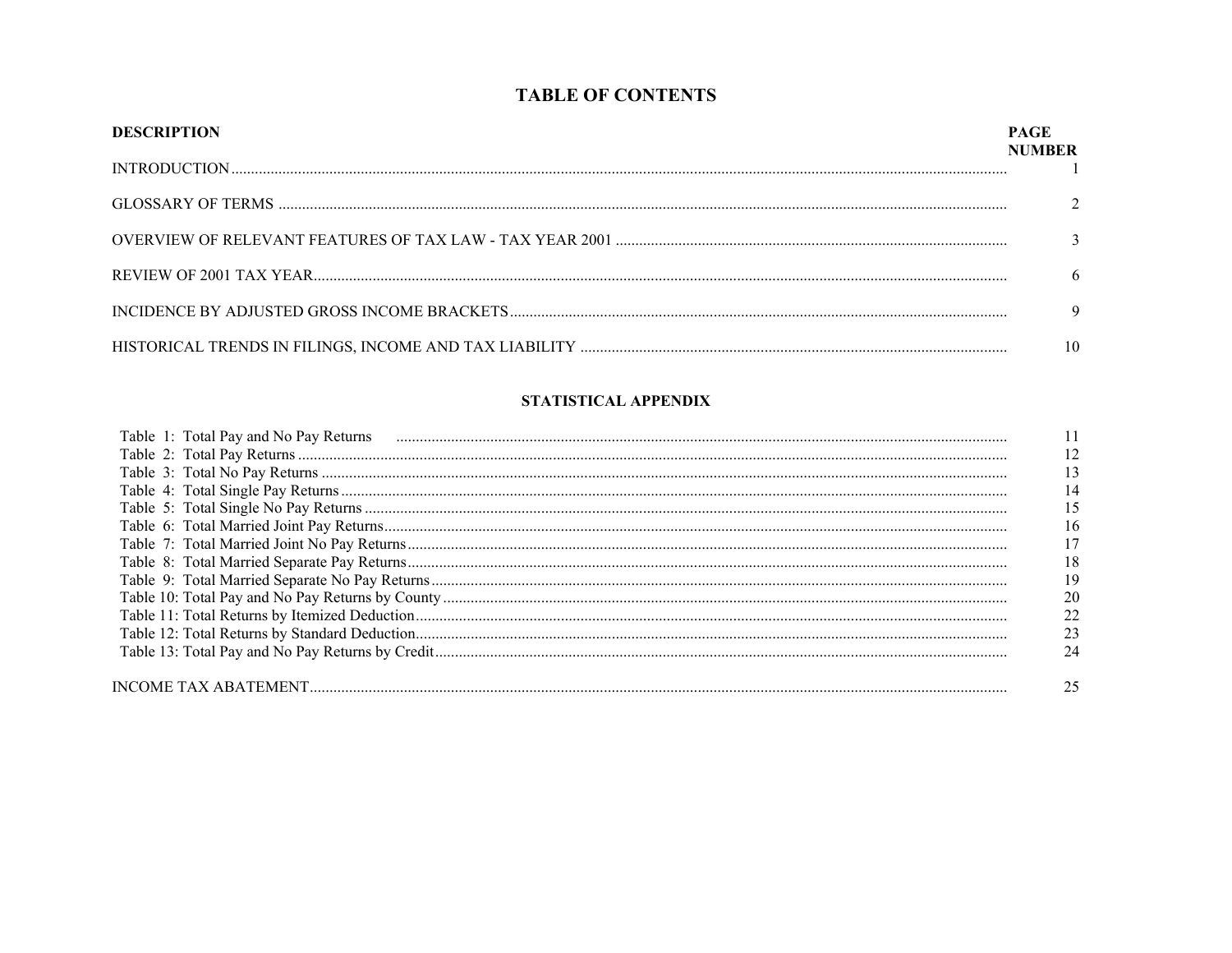# **INTRODUCTION**

For tax year 2001, a total of \$1.8 billion in Iowa tax liability was reported by 1.8 million taxpayers during 2002. The reported tax was based on \$64.6 billion in Iowa adjusted gross income and \$46.0 billion in net taxable income. This report provides a summary of data obtained from 2001 tax returns as well as a review of the relevant features of the Iowa tax law.

The report is organized in three major sections:

- An overview of Iowa income tax laws applicable to 2001 income.
- A statistical summary of information reported on 2001 returns including analysis of filing patterns.
- An appendix of statistical tables.

**The data in this report reflects 2001 reporting practices. Due to significant tax law changes that took effect for the 1998 tax year comparison to years prior to 1998 must be completed with extreme caution. The most notable change was the ten percent reduction in Iowa's tax rates. Other changes included increases in the personal credit and maximum pension exclusion amounts, and expansion of the capital gains deduction and tuition textbook credit.** 

Notice: The Iowa Individual Income Tax Annual Statistical Report is only available in electronic format.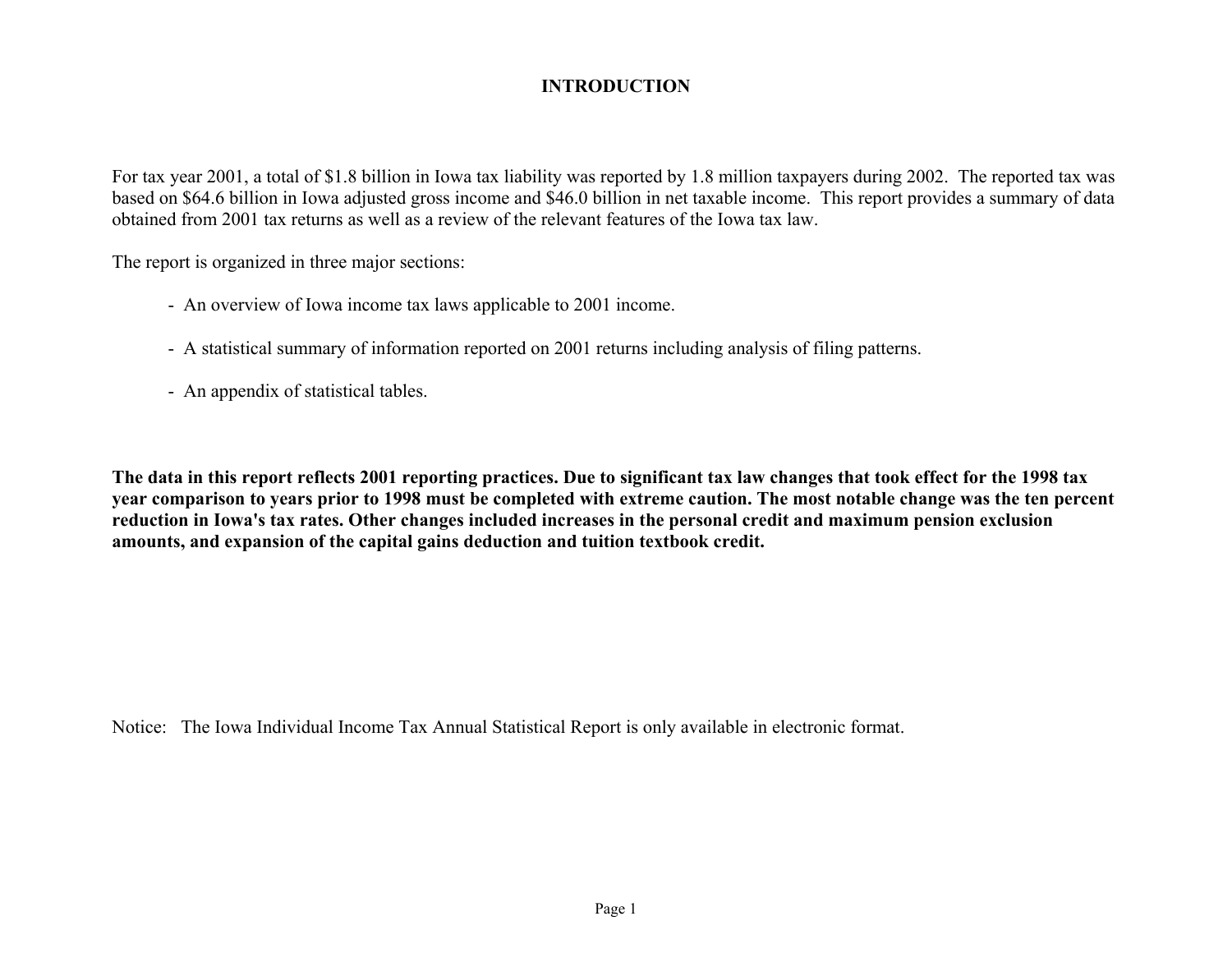#### **GLOSSARY OF TERMS**

Pay Returns — returns with tax greater than zero

No Pay Returns — returns with a tax liability equal to zero.

Filing Status

.

Single — Includes filing status 1 (single) , 5 (unmarried head of household), and 6 (surviving spouse)

Married Joint — filing status 2 (one return filed by the married couple). — Counted as one return.

Married Separate — filing status 3 (married couple filing separately on a combined return) — Counted as two returns.

 Or **Or** 

filing status 4 (married couple filing on separate returns) — Counted as separate returns

Adjusted Gross Income — from line 26 Iowa 1040 or line 4 IA 1040A.

Net Taxable Income — from line 42 IA 1040 or line 8 IA 1040A.

Tax Paid — from line 55 IA 1040 (less any refundable credits other than withholding or estimates) or line 13 IA 1040A.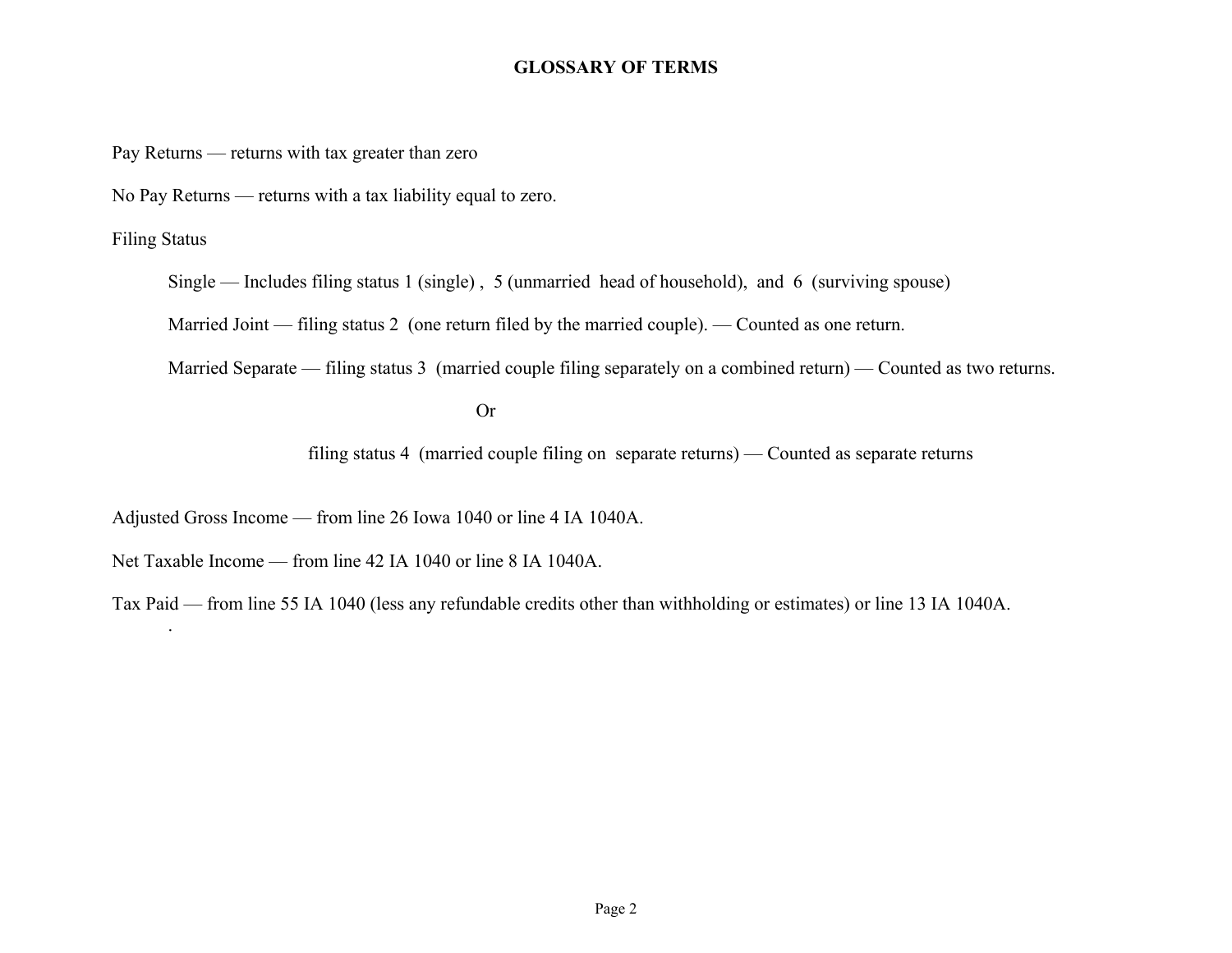#### **OVERVIEW OF RELEVANT FEATURES OF TAX LAW - TAX YEAR 2001**

The key features of the 2001 Iowa individual income tax structure are similar to many of those imposed by the federal government and other states with progressive tax rate schedules. This section of the report highlights fundamental features of the Iowa tax structure as well as related tax features such as additional taxes, credits and check-off programs. Chart 1 beginning on page 7 provides additional information regarding the utilization of these provisions.

Several important Iowa tax law changes applicable to tax year 2001 include**:** 

- The income tax brackets in the rate schedule were indexed upward by a factor of 2.0 percent. The indexation adjustment is made each year to prevent taxpayers from incurring increased tax liabilities due to inflation.
- The standard deduction for single filers and married couples filing separately is \$1,500 up from \$1,470 in tax year 2000. For all other filing statuses the standard deduction was \$3,700, which was up from \$3,630 the prior year.
- Federal rebates from the advanced refund checks portion of the Federal Economic Growth and Tax Reconciliation Act of 2001 were not to be included with other federal refunds and therefore not taxable for Iowa tax purposes.
- The filing threshold for dependents claimed on another taxpayer's return was increased from \$4,000 to \$5,000.
- A Keep Iowa Beautiful check off program was established in which taxpayers could contribute \$1 or more of their own monies to the Keep Iowa Beautiful Fund. Contributions to the fund were used to educate and encourage Iowans to take actions that will further enhance the beauty of Iowa. Although such contributions were administered through the Iowa income tax system, these donations did not affect taxpayers' liabilities.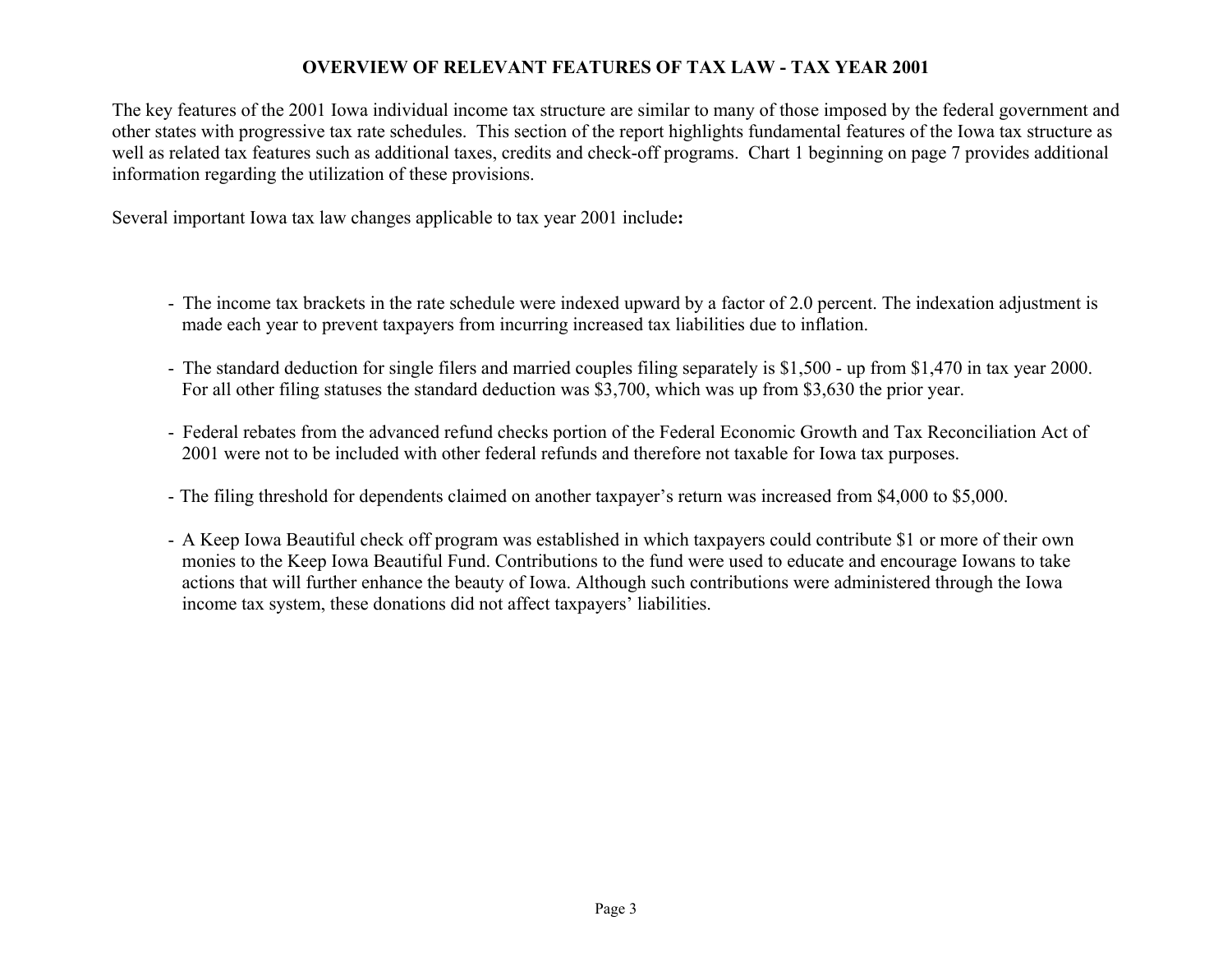# **Filing Requirements**

For 2001, single taxpayers who were Iowa residents with Iowa net income of \$9,000 or more were required to file an Iowa return. Iowa residents other than single filers who had Iowa net income of at least \$13,500, or those who could be claimed as a dependent on another person's return and had Iowa net income from all sources of \$5,000 or more, were required to file an Iowa return.

Nonresidents with \$1,000 or more in net income from Iowa sources or those who were subject to the Iowa tax on lump sum distributions or to the Iowa minimum tax were also required to file an Iowa return.

#### **Net Income Definition**

Iowa net income is defined as federal adjusted gross income with certain modifications. These modifications include the subtraction of interest and dividends from federal securities and the addition of interest and dividends from certain state, municipal and foreign securities. Generally, the sources and amounts of income that were reported on the 2001 federal return were also required to be reported on the 2001 Iowa return with a few exceptions. Included in these exceptions were the allowance of an exclusion from income of certain railroad retirement benefits and a difference in the computation of social security income to be included for state tax purposes.

As is true in determining federal adjusted gross income, Iowa allowed certain adjustments to gross income in computing Iowa net income. These adjustments were generally the same as those allowed for federal purposes. Exceptions included Iowa adjustments for a partial pension/retirement income exclusion and a deduction for certain types of capital gains transactions.

#### **Net Taxable Income**

To determine net taxable income, the following deductions from net income were allowed for 2001:

- 1. The net amount of federal income taxes paid during the year less federal income tax refunds received during the year.
- 2. The larger of the following amounts:
	- a. A standard deduction of \$1,500 for single filers and for each married individual filing separately. A standard deduction of \$3,700 for taxpayers who were married and filed a joint return or those who filed as an unmarried head of household or qualifying widow (er) with dependent child.
	- b. An itemized deduction equal to the amount determined for federal income tax purposes less any amounts deducted for Iowa income tax payments. In addition, other deductible expenses such as adoption expenses or expenses incurred for in-home care of a disabled relative were allowed as an Iowa itemized deduction.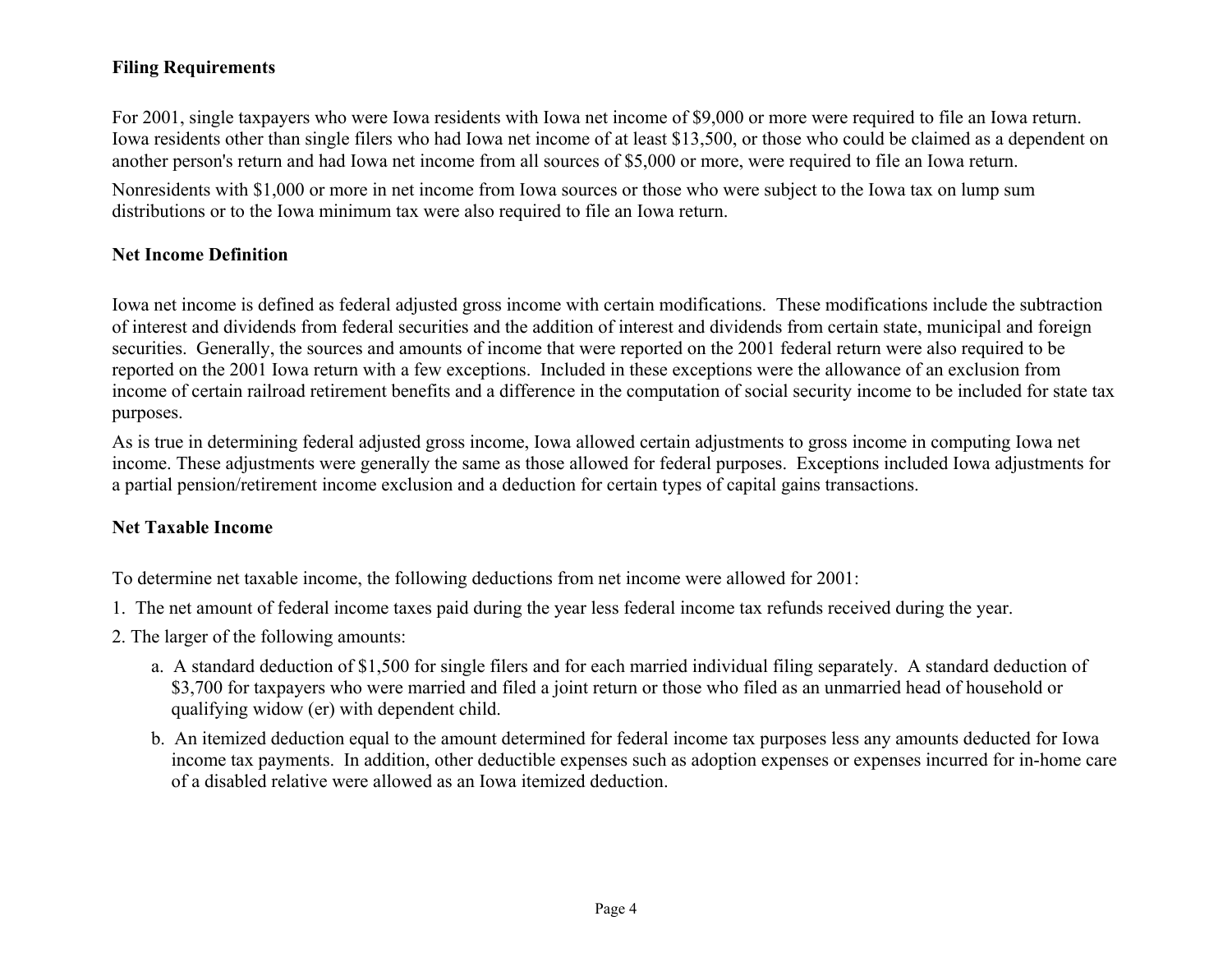#### **Net taxable income reported on 2001 Iowa returns was subject to the following rates:**

#### **Rate Rate**

| 0.36% from $\$\ 0$ through $\$\ 1,185$ | 6.48% from \$17,775 through \$23,700 |
|----------------------------------------|--------------------------------------|
| 0.72% from \$1,185 through \$2,370     | 6.80% from \$23,700 through \$35,550 |
| 2.43% from \$2,370 through \$4,740     | 7.92% from \$35,550 through \$53,325 |
| 4.50% from \$4,740 through \$10,665    | 8.98% from \$53,325                  |
| 6.12% from \$10,665 through \$17,775   |                                      |

#### **Personal and Dependent Credits**

The following nonrefundable personal and dependent exemption credits were allowed for 2001:

- 1. A forty dollar credit was allowed for each taxpayer. In addition, taxpayers who qualified and filed as a head of household were allowed an additional credit of forty dollars. Also, an additional twenty dollar credit was allowed for individuals who were 65 year of age or over, or who were blind at the end of the tax year.
- 2. A forty dollar credit was allowed on the taxpayer's return for each dependent claimed for federal purposes.

#### **Nonresident and Part-Year Resident Credits**

Individuals with income from Iowa sources, but who were not full-year residents of Iowa were required to report their income, adjustments and deductions from all sources. After computing tax on taxable income from all sources, nonresidents and part-year residents were allowed a credit to reflect the ratio of non-Iowa income to total income.

#### **Additional Features of the Iowa Tax Structure**

The principal objective of the Iowa tax structure is to compute a tax on an income base utilizing graduated tax rates. However, several other features exist in the Iowa tax code that are designed to impose tax or compensate for certain activities through additional taxes, credits or to allow taxpayers to make contributions to certain programs through check-offs. More information on these additional taxes, credits and check-off programs may be found on pages 6 through 8 of this report.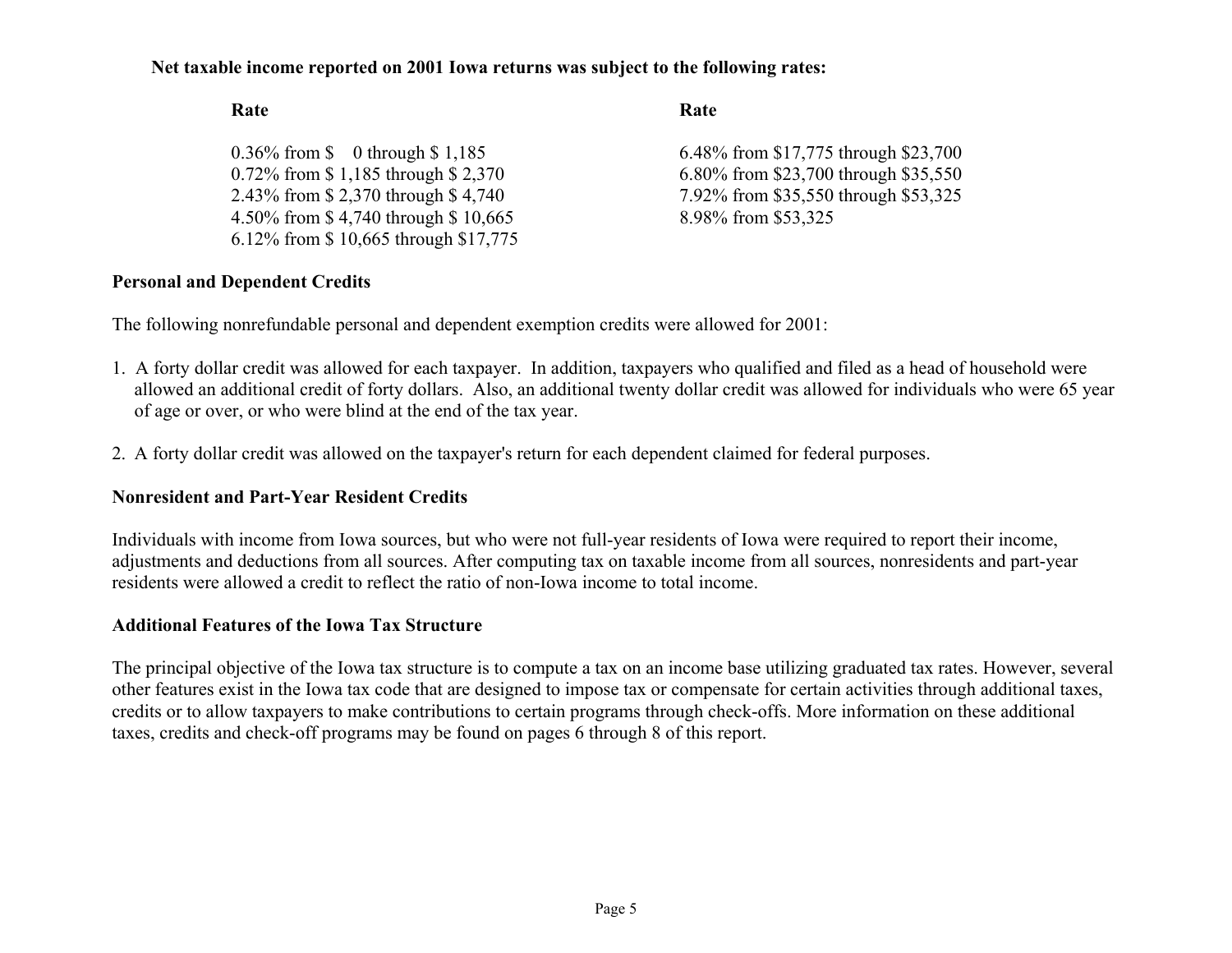#### **REVIEW OF 2001 TAX YEAR**

 Filing Status - Iowa allows married taxpayers to file as separate individuals. This feature of Iowa tax law allows married taxpayers to avoid being taxed at a higher rate as a married couple than as individuals. These two-income couples filed approximately 51 percent of all returns and reported 64 percent of Iowa tax liability.

 Standard/Itemized Deductions - Approximately 50 percent of the returns utilized the Iowa standard deduction with the remaining filers electing to itemize their deductions.

 Federal Tax Deduction - Iowa is one of three states that allow all taxpayers full deductibility of net federal tax payments. For the 2001 tax year, a total of \$9.8 billion in federal taxes were deducted.

 Additional Taxes - The special tax on lump sum distributions and the minimum tax was reported on 5,700 returns. A total of \$2.6 million in these state taxes were reported. The use of the school district surtax continued to expand in 2001, with 263 districts out of 371 school districts receiving approximately \$46.9 million in revenue from this state collected revenue source. In 2000, 254 districts imposed the surtax and received approximately \$45.7 million.

Tax Credits - Chart 1 documents the utilization of the tax credits allowed on the 2001 return. Excluding the exemption credits and the non-resident/part year resident credits, approximately \$56.5 million in credits were claimed on 2001 returns.

 Check-offs - A total of 124,250 contributions were made amounting to approximately \$439,000 for the four check-off programs provided on the 2001 tax return. (See Chart 1)

 Cow Calf Refund Program - A total of 17,417 returns claimed \$8.4 million in individual income tax refunds. The amount appropriated for this program for tax year 2001 equaled \$1.8 million. Therefore, refund claims were paid on a prorated basis according to the formula specified in section 422.122, Code of Iowa 2003. This program does not affect tax liabilities as reported in this document, but is administered through the Iowa income tax system.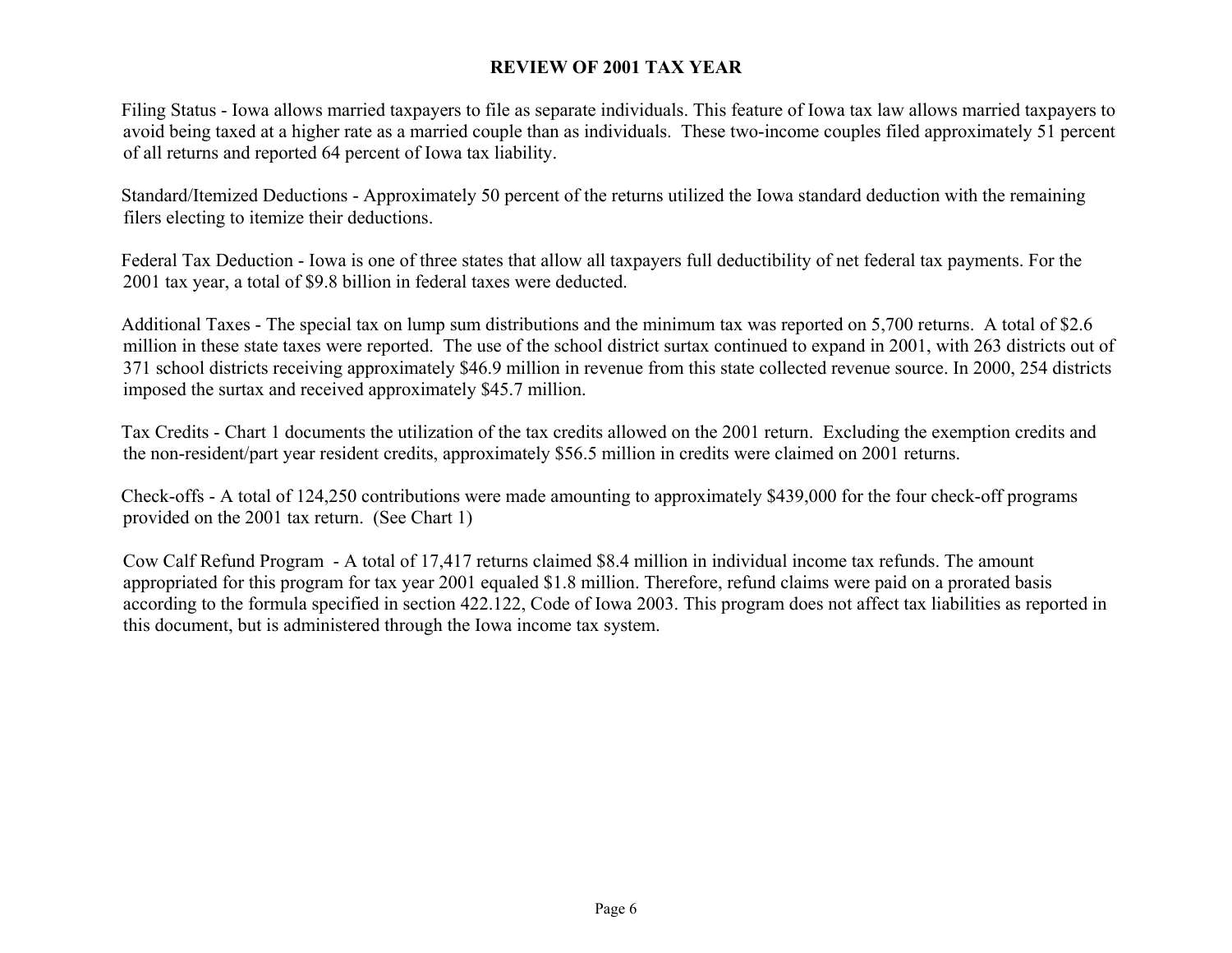#### **Chart 1 Additional Characteristics of Iowa Income Tax And Related Administrative Programs**

|                                         | FIRST EFFECTIVE ON  |                                                                                                                                                                            |                                                                |
|-----------------------------------------|---------------------|----------------------------------------------------------------------------------------------------------------------------------------------------------------------------|----------------------------------------------------------------|
|                                         | RETURN FOR TAX YEAR | <b>CHARACTERISTICS</b>                                                                                                                                                     | IMPACT IN 2001                                                 |
| A. ADDITIONAL TAXES                     |                     |                                                                                                                                                                            |                                                                |
| Lump Sum Distribution Tax               | 1982                | 25% of federal tax on lump sum distribution                                                                                                                                | 274 Taxpayers<br>\$0.4 million                                 |
| Minimum Tax                             | 1982                | 6.7% of Iowa alternative taxable income to the<br>extent that minimum tax exceeds regular tax                                                                              | 5,400 Taxpayers<br>\$2.2 Million                               |
| <b>School District Surtax</b>           | 1976                | Up to 20% of State tax in authorizing<br>districts                                                                                                                         | 617,700 Taxpayers in<br>263 School Districts<br>\$46.9 Million |
| <b>B. CREDITS APPLICABLE TO TAX</b>     |                     |                                                                                                                                                                            |                                                                |
| Tuition/Textbook Credit                 | 1987                | 25% of qualifying expenses (\$1,000 maximum);<br>Maximum credit of \$250 for each dependent                                                                                | 152,400 Taxpayers<br>\$12.4 Million                            |
| Earned Income Credit                    | 1990                | 6.5% of Federal Earned Income Credit for<br>taxpayers with Federal AGI of less than<br>\$28,281 (less than \$32,121 for taxpayers<br>with more than one qualifying child). | 86,400 taxpayers<br>\$6.5 million                              |
| New Jobs Credit                         | 1985                | 6% of portion of wages paid to new<br>employees by qualifying employer                                                                                                     | (See Footnote pg. 7)                                           |
| Minimum Tax Carryforward<br>Credit      | 1989                | Credit against regular tax to the extent<br>that regular tax exceeds minimum tax                                                                                           | (See Footnote pg. 7)                                           |
| S Corp and Franchise Tax Credits        | 1997                | Credit available to qualifying resident<br>shareholders of value added corporations                                                                                        | (See Footnote pg. 7)                                           |
| Eligible Housing Business Credit        | 1998                | Credit to eligible housing business up to 10%<br>of investment relating to building or re-<br>habilitating dwellings in designated areas.                                  | (See Footnote pg. 7)                                           |
| Eligible Development Business<br>Credit | 2001                | Credit for eligible development businesses for<br>10% of new investment in construction or<br>improvement of office space for certain uses<br>in designated areas.         | (See Footnote pg. 7)                                           |

Note: The New Jobs Credit, Minimum Tax Carryforward Credit, S Corp and Franchise Credits, Eligible Housing Credit and the Eligible Development Business Credit were combined on line 54 of the 2001 Iowa 1040 tax form. Therefore separate values for these credits cannot be determined. For 2001, the credits combined were claimed by 4,200 taxpayers and amounted to \$24.7 million.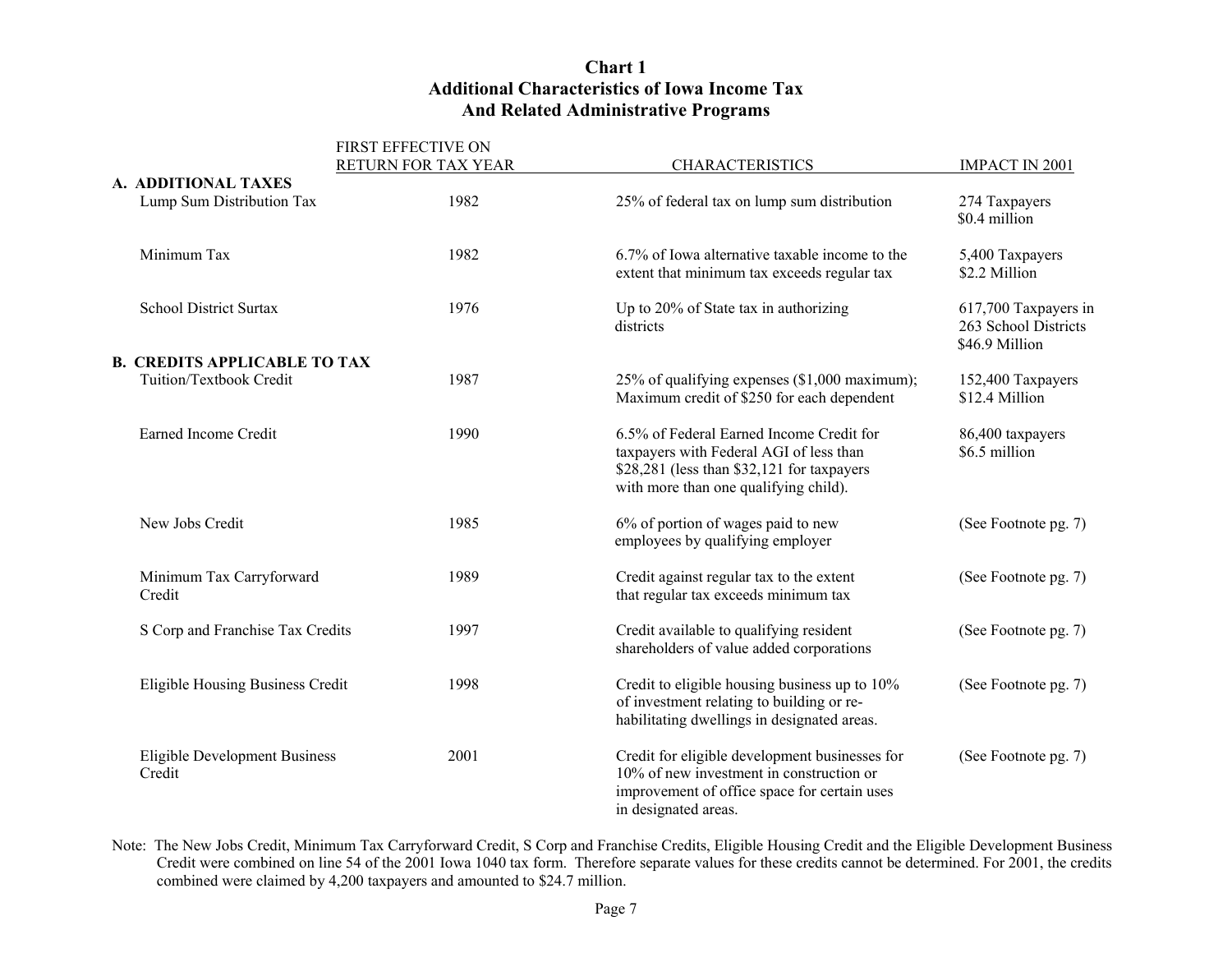|                                                                  | FIRST EFFECTIVE ON<br>RETURN FOR TAX YEAR | <b>CHARACTERISTICS</b>                                                                                                                          | <b>IMPACT IN 2001</b>                                                   |
|------------------------------------------------------------------|-------------------------------------------|-------------------------------------------------------------------------------------------------------------------------------------------------|-------------------------------------------------------------------------|
| <b>C. CREDITS WHICH ARE REFUNDED</b><br>Child and Dependent Care | 1977                                      | Sliding scale from 10% to 75% of federal credit<br>for taxpayers with income of less than \$40,000                                              | 39,600 Taxpayers<br>\$6.2 Million                                       |
| Research Expenditure                                             | 1985                                      | 6.5% of qualifying research expenditures                                                                                                        | (See Footnote pg. 8)                                                    |
| Motor Vehicle Fuel Tax                                           | 1973                                      | Credit for MVF tax paid for fuel which was<br>used for exempt purposes                                                                          | 36,900 Taxpayers<br>\$5.1 Million                                       |
| <b>Assistive Device</b>                                          | 2000                                      | Credit for eligible businesses for obtaining<br>or modifying an assistive device or making<br>workplace modifications for disabled employees    | (See Footnote pg. 8)                                                    |
| Property Rehabilitation                                          | 2000                                      | Credit for eligible businesses for qualifying<br>Rehabilitation costs for eligible property                                                     | (See Footnote pg. 8)                                                    |
| Claim of Right                                                   | 1996                                      | Credit for income repaid in 2001 reported<br>on a prior year tax return.                                                                        | (See Footnote pg. 8)                                                    |
| <b>D. CONTRIBUTIONS</b>                                          |                                           |                                                                                                                                                 |                                                                         |
| Election Campaign Check-off                                      | 1972                                      | Taxpayer may designate \$1.50 of State Tax<br>(\$3.00 if joint) to major party of choice                                                        | 92,650 Check-offs<br>\$138,974                                          |
| Fish and Wildlife Check-off                                      | 1982                                      | Taxpayers may contribute any amount of \$1<br>or more to Fish/Wildlife Protection Fund                                                          | 13,800 Contributors<br>\$147,000                                        |
| State Fair Check-off                                             | 1993                                      | Taxpayers may contribute any amount of \$1<br>or more to State Fairgrounds Renovation Fund                                                      | 10,100 contributors<br>\$96,400                                         |
| Keep Iowa Beautiful Check-off                                    | 2001                                      | Taxpayers may contribute any amount of \$1<br>or more to Keep Iowa Beautiful Fund                                                               | 7,700 contributors<br>\$56,600                                          |
| <b>E. COW CALF REFUND</b>                                        | 1996                                      | Refund claim of ten cents per corn equivalent<br>consumed per head of livestock. Claims prorated<br>if total claims exceed appropriated amount. | $17,417$ returns<br>\$8.4 Million claimed<br>\$1.8 Million appropriated |

**Chart 1 (cont'd)** 

Note: The Research Expenditure, Assistive Device, Property Rehabilitation and the Claim of Right Credits were combined on line 66 of the 2001 Iowa 1040 tax form. Again, separate values for these credits cannot be determined. For 2001, the credits combined were claimed by 600 taxpayers and amounted to \$1.6 million.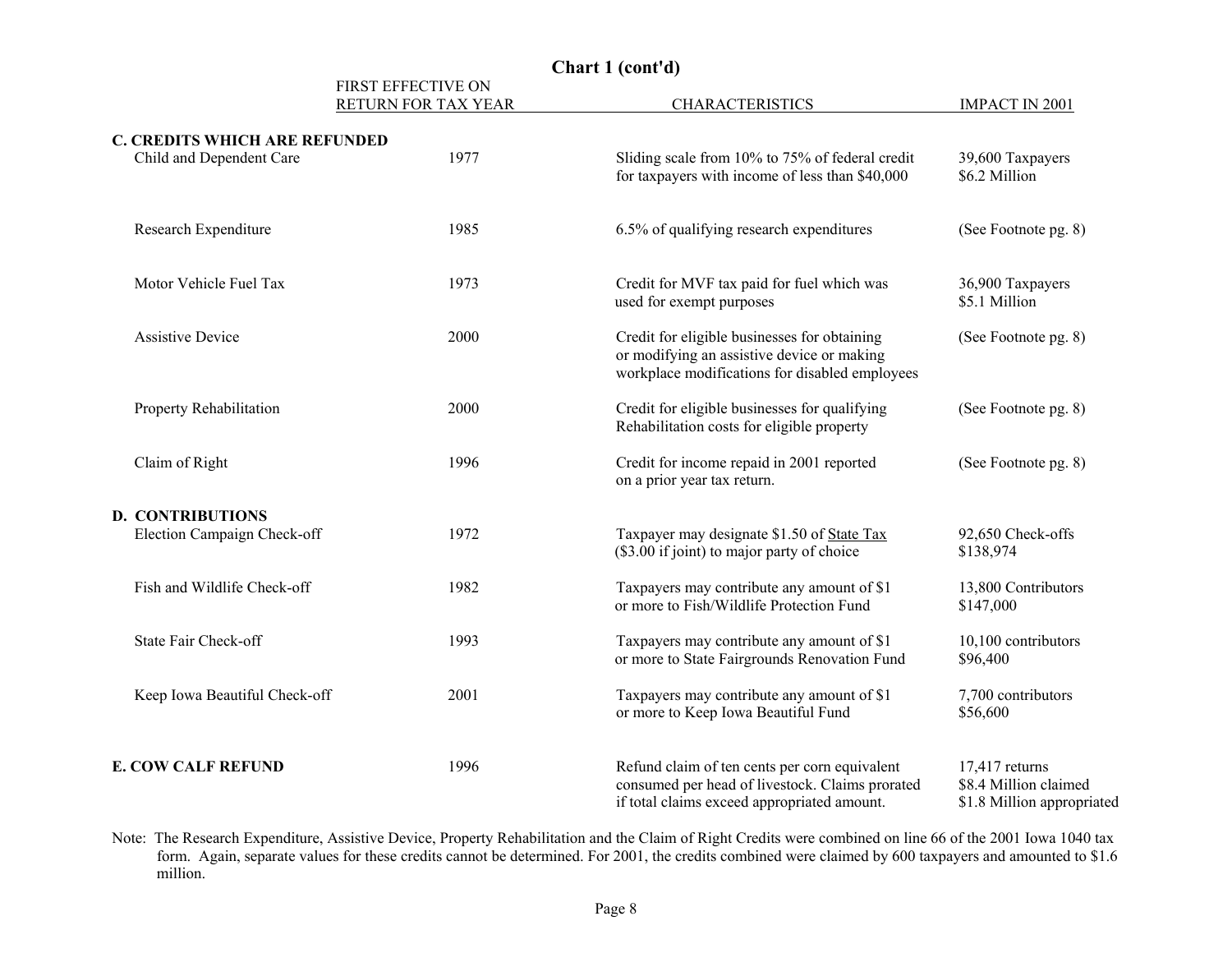#### **INCIDENCE BY ADJUSTED GROSS INCOME BRACKETS — TAX YEAR 2001**

A traditional measurement of a state's income tax structure is the incidence of the tax on residents in that state. The incidence is defined as the percentage that net tax liability represents of net income (AGI).

Chart 2 presents the incidence calculations for all returns as well as resident returns only. The incidence computations based on total returns are presented primarily for consistency purposes with the rest of this report, as an analysis based on total returns does not reflect the true incidence of the Iowa tax on Iowans. As a result of the manner in which nonresidents are required to compute their tax liability, the AGI data is distorted by the inclusion of income from non-Iowa sources of nonresidents and part-year residents. However, the tax data reflects the true liability on Iowa source income as the deduction of the non-resident/partyear resident credit is considered. The impact of these provisions is to produce an incidence which is significantly less than what is believed to be the true incidence of the tax on Iowans. While this reduction affects the incidence at all income levels, the most significant abnormalities occur at the middle and upper income levels.

The figures based on resident returns represent a more accurate measure of the Iowa tax incidence and progressivity of the Iowa income tax. Resident returns provide a better measure of incidence since they contain proportionality more Iowa source income than do nonresident returns.

#### **Chart 2 Tax Incidence by Adjusted Gross Income All Returns vs. Iowa Resident Returns**

|          |                                      |                | All Taxpayers  |           |               | <b>Resident Taxpayers</b> |           |
|----------|--------------------------------------|----------------|----------------|-----------|---------------|---------------------------|-----------|
| Adjusted | Gross                                | <b>AGI</b>     | Tax Paid       |           | <b>AGI</b>    | <b>Tax Paid</b>           |           |
| Income   | <b>Class</b>                         | $($$ millions) | $($$ millions) | Incidence | (\$ millions) | $($$ millions)            | Incidence |
|          |                                      |                |                |           |               |                           |           |
| No AGI   |                                      | \$0.0          | \$0.2          |           | \$0.0         | \$0.1                     |           |
| \$0      | \$5,000<br>$\blacksquare$            | \$520.0        | \$0.1          | 0.02%     | \$488.8       | \$0.1                     | 0.02%     |
| \$5,000  | \$10,000                             | \$1,594.4      | \$7.9          | 0.50%     | \$1,497.3     | \$7.7                     | 0.51%     |
| \$10,000 | \$14,000                             | \$1,857.3      | \$24.1         | 1.30%     | \$1,732.1     | \$23.3                    | 1.35%     |
| \$14,000 | \$20,000<br>$\overline{\phantom{a}}$ | \$3,978.5      | \$80.3         | 2.02%     | \$3,713.1     | \$77.4                    | 2.08%     |
| \$20,000 | \$25,000                             | \$4,323.5      | \$116.6        | 2.70%     | \$4,045.3     | \$112.7                   | 2.79%     |
| \$25,000 | \$30,000<br>$\blacksquare$           | \$4,789.8      | \$147.0        | 3.07%     | \$4,483.9     | \$142.5                   | 3.18%     |
| \$30,000 | \$40,000<br>$\blacksquare$           | \$8,934.4      | \$300.4        | 3.36%     | \$8,354.1     | \$292.1                   | 3.50%     |
| \$40,000 | \$50,000                             | \$6,551.6      | \$231.8        | 3.54%     | \$6,043.9     | \$225.1                   | 3.72%     |
| \$50,000 | \$75,000                             | \$8,260.4      | \$303.5        | 3.67%     | \$7,352.7     | \$293.2                   | 3.99%     |
| \$75,000 | and over                             | \$23,763.5     | \$571.2        | 2.40%     | \$11,614.7    | \$525.3                   | 4.52%     |
|          |                                      |                |                |           |               |                           |           |
| Total    |                                      | \$64,573.4     | \$1,783.1      | 2.76%     | \$49,325.9    | \$1,699.5                 | 3.45%     |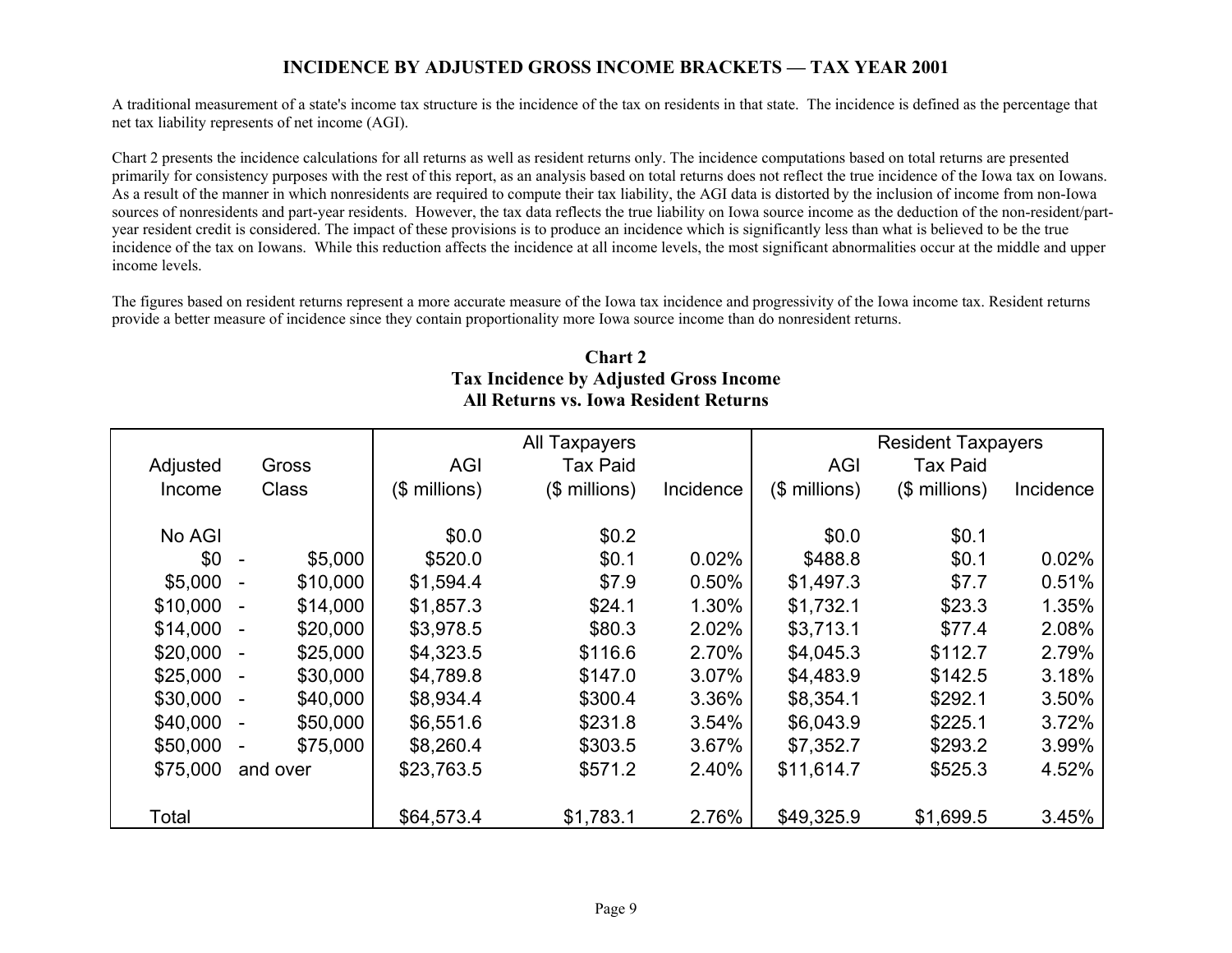#### **HISTORICAL TRENDS IN FILINGS, INCOME AND TAX LIABILITY**

Chart 3 below provides historical data over the last ten years for the number of filers, adjusted gross income, taxable income and tax liability. The historical data shows that over the last ten years, increases or decreases in the number of filers has been fairly modest. For the most part, increases in income through economic growth also have led to increases in taxable income and tax liabilities as well. However, for tax year 2001, adjusted gross income, taxable income and tax liabilities all declined. These declines can be attributable to a small decline in the number of filings and more importantly to the decline in income. The declines in income and tax liabilities occurred for both resident and nonresident taxpayers.

It is also important to realize that tax law changes can affect growth in income and in tax liabilities over time. Although many such changes have occurred over the last ten years, the most obvious change occurred between 1997 and 1998 when income grew by 9.6%, yet tax liabilities declined by 7.4%. This was primarily the result of the 1998 tax rate reductions and other law changes mentioned earlier in the introduction to this report.

|                 |           | Chart 3                                                 |                  |                 |
|-----------------|-----------|---------------------------------------------------------|------------------|-----------------|
|                 |           | <b>Historical Iowa Individual Income Tax Statistics</b> |                  |                 |
|                 | Number of | <b>Adjusted Gross</b>                                   | Taxable Income   | <b>Tax Paid</b> |
| <b>Tax Year</b> | Returns   | Income                                                  |                  |                 |
| 1992            | 1,700,993 | \$42,144,806,944                                        | \$31,048,558,907 | \$1,403,016,041 |
| 1993            | 1,684,013 | \$43,531,770,581                                        | \$31,854,155,749 | \$1,430,164,084 |
| 1994            | 1,702,662 | \$45,795,111,542                                        | \$33,674,391,463 | \$1,516,132,840 |
| 1995            | 1,728,284 | \$49,813,691,848                                        | \$36,315,283,666 | \$1,608,981,183 |
| 1996            | 1,753,478 | \$54,815,978,294                                        | \$40,239,170,057 | \$1,705,708,650 |
| 1997            | 1,780,784 | \$58,339,391,732                                        | \$42,407,617,800 | \$1,878,237,250 |
| 1998            | 1,806,707 | \$63,964,624,673                                        | \$46,489,182,579 | \$1,738,503,209 |
| 1999            | 1,827,431 | \$68,878,355,751                                        | \$49,966,936,740 | \$1,871,747,433 |
| 2000            | 1,835,496 | \$68,451,879,371                                        | \$49,384,005,583 | \$1,875,075,507 |
| 2001            | 1,824,588 | \$64,573,393,930                                        | \$46,033,206,434 | \$1,783,209,021 |
|                 |           | <b>Annual Percent Change</b>                            |                  |                 |
|                 | Number of | <b>Adjusted Gross</b>                                   | Taxable Income   | <b>Tax Paid</b> |
| <b>Tax Year</b> | Returns   | Income                                                  |                  |                 |
| 1992-93         | $-1.00%$  | 3.29%                                                   | 2.59%            | 1.93%           |
| 1993-94         | 1.11%     | 5.20%                                                   | 5.71%            | 6.01%           |
| 1994-95         | 1.50%     | 8.78%                                                   | 7.84%            | 6.12%           |
| 1995-96         | 1.46%     | 10.04%                                                  | 10.81%           | 6.01%           |
| 1996-97         | 1.56%     | 6.43%                                                   | 5.39%            | 10.11%          |
| 1997-98         | 1.46%     | 9.64%                                                   | 9.62%            | $-7.44%$        |
| 1998-99         | 1.15%     | 7.68%                                                   | 7.48%            | 7.66%           |
| 1999-00         | 0.44%     | $-0.62%$                                                | $-1.17%$         | 0.18%           |
| 2000-01         | $-0.59%$  | $-5.67%$                                                | $-6.79%$         | $-4.90%$        |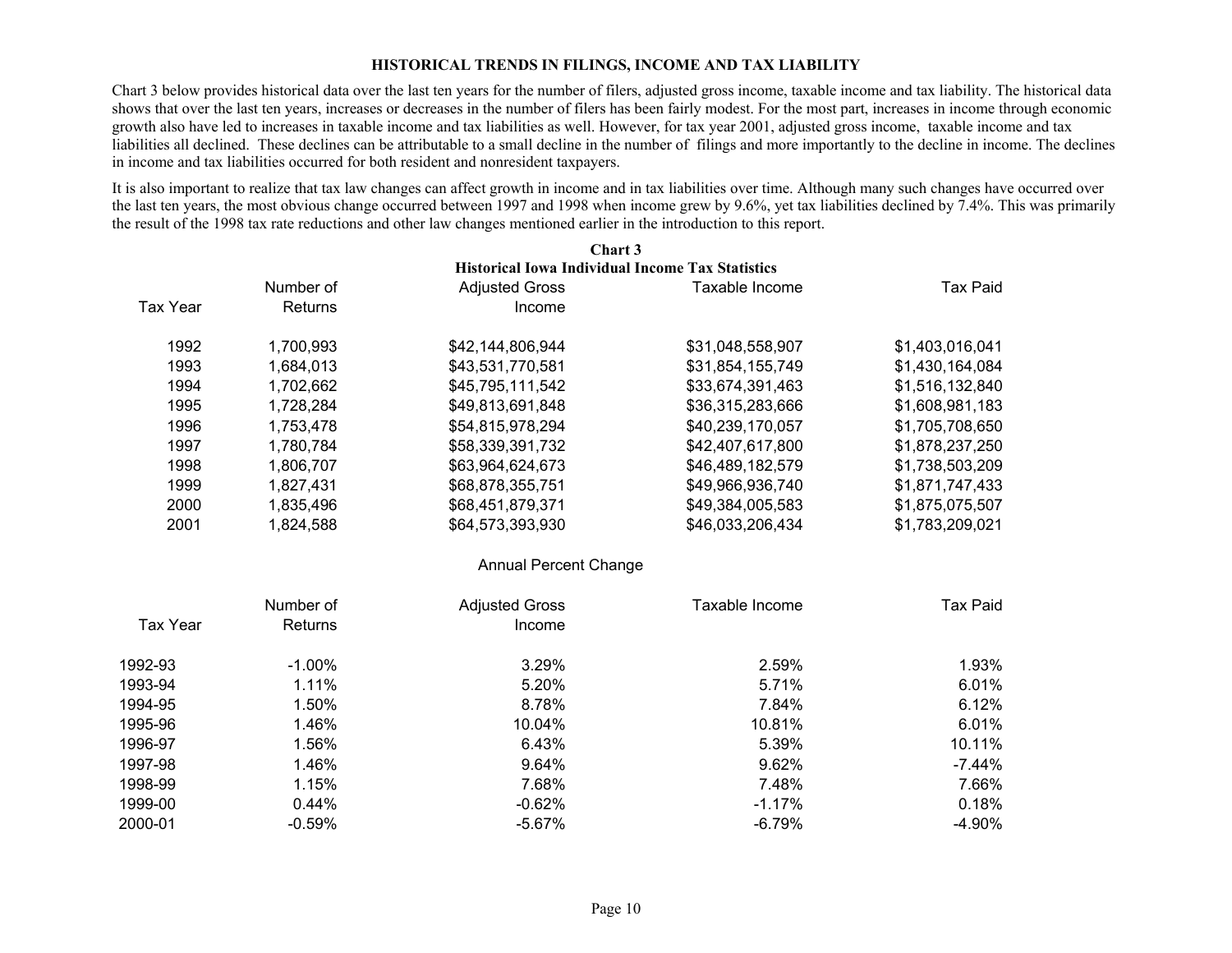#### **TABLE 01TOTAL PAY AND NO-PAY RETURNS**

| <b>ADJUSTED GROSS</b> |          | NO. OF         | <b>ADJUSTED</b>     | <b>NET</b>            | NO. OF PER.    | NO. OF DEP.    |                 |
|-----------------------|----------|----------------|---------------------|-----------------------|----------------|----------------|-----------------|
| <b>INCOME BRACKET</b> |          | <b>RETURNS</b> | <b>GROSS INCOME</b> | <b>TAXABLE INCOME</b> | <b>CREDITS</b> | <b>CREDITS</b> | <b>TAX PAID</b> |
| $$1 -$                | \$2,999  | 92,871         | \$158,775,463       | \$59,762,778          | 127,599        | 8,811          | \$44,056        |
| $$3,000 -$            | \$3,999  | 44,514         | \$155,957,195       | \$83,454,234          | 60,195         | 4,548          | \$24,136        |
| $$4,000 -$            | \$4,999  | 45,593         | \$205,217,969       | \$124,155,649         | 61,977         | 5,034          | \$74,553        |
| $$5,000 -$            | \$5,999  | 45,151         | \$248,215,935       | \$158,998,127         | 62,298         | 5,441          | \$269,535       |
| $$6,000 -$            | \$6,999  | 43,921         | \$285,325,728       | \$191,206,423         | 62,099         | 6,435          | \$727,092       |
| $$7,000 -$            | \$7,999  | 42,894         | \$321,443,250       | \$222,405,143         | 61,571         | 7,266          | \$1,355,226     |
| $$8,000 -$            | \$8,999  | 41,670         | \$354,083,863       | \$251,250,296         | 60,523         | 7,900          | \$1,980,973     |
| $$9,000 -$            | \$9,999  | 40,566         | \$385,325,859       | \$270,575,936         | 59,538         | 8,741          | \$3,614,291     |
| $$10,000 -$           | \$11,999 | 78,113         | \$858,710,791       | \$617,779,030         | 113,676        | 20,068         | \$10,011,889    |
| $$12,000 -$           | \$13,999 | 76,837         | \$998,567,204       | \$733,999,982         | 110,679        | 22,184         | \$14,124,339    |
| $$14,000 -$           | \$15,999 | 77,201         | \$1,158,215,279     | \$862,444,454         | 108,294        | 25,785         | \$19,598,791    |
| $$16,000 -$           | \$17,999 | 78,106         | \$1,328,013,361     | \$1,006,033,334       | 105,876        | 28,774         | \$26,481,844    |
| $$18,000 -$           | \$19,999 | 78,539         | \$1,492,232,926     | \$1,141,127,033       | 103,575        | 31,398         | \$34,188,985    |
| $$20,000 -$           | \$21,999 | 78,077         | \$1,639,064,339     | \$1,262,512,532       | 101,180        | 33,871         | \$41,607,981    |
| $$22,000 -$           | \$24,999 | 114,282        | \$2,684,462,071     | \$2,075,509,794       | 144,589        | 53,099         | \$74,951,719    |
| $$25,000 -$           | \$29,999 | 174,539        | \$4,789,842,688     | \$3,703,715,226       | 216,197        | 92,421         | \$147,039,077   |
| $$30,000 -$           | \$34,999 | 145,725        | \$4,720,458,105     | \$3,623,603,509       | 177,298        | 88,141         | \$155,832,877   |
| $$35,000 -$           | \$39,999 | 112,700        | \$4,213,957,863     | \$3,196,701,462       | 137,120        | 75,346         | \$144,554,832   |
| $$40,000 -$           | \$49,999 | 147,292        | \$6,551,627,540     | \$4,885,764,200       | 181,320        | 110,465        | \$231,811,194   |
| $$50,000 -$           | \$74,999 | 138,318        | \$8,260,425,893     | \$5,960,675,413       | 178,305        | 118,528        | \$303,520,036   |
| $$75,000 -$           | \$99,999 | 41,307         | \$3,531,483,528     | \$2,449,504,519       | 56,650         | 39,574         | \$131,734,598   |
| \$100,000             | AND OVER | 56,327         | \$20,231,987,080    | \$13,142,848,068      | 83,531         | 56,639         | \$439,467,192   |
| NO.                   | AGI      | 30,045         | \$0                 | \$9,179,292           | 60,490         | 8,351          | \$193,805       |
| <b>TOTALS</b>         |          | 1,824,588      | \$64,573,393,930    | \$46,033,206,434      | 2,434,580      | 858,820        | \$1,783,209,021 |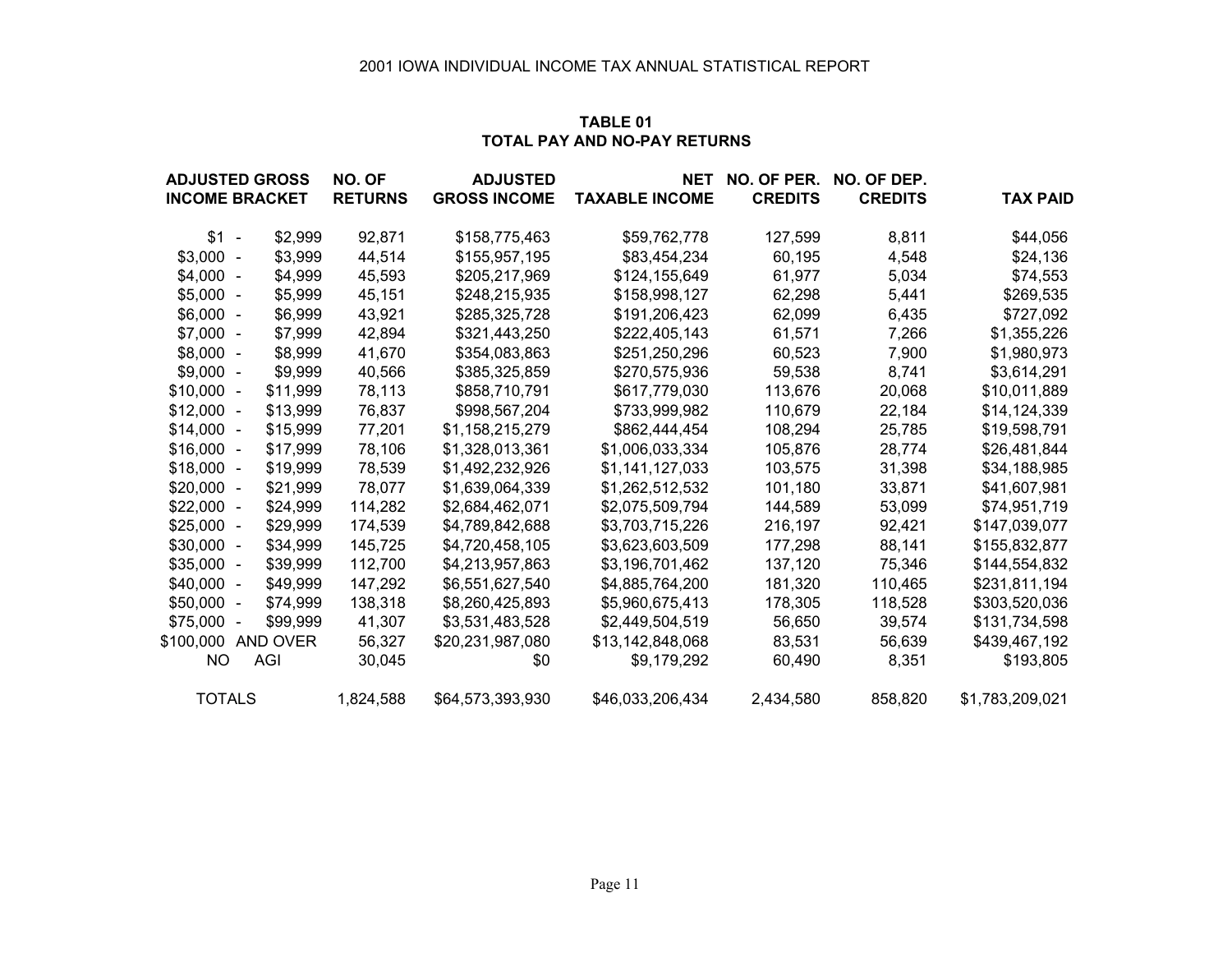#### **TABLE 02TOTAL PAY RETURNS**

| <b>ADJUSTED GROSS</b> |          | NO. OF         | <b>ADJUSTED</b>     | <b>NET</b>            | NO. OF PER.    | NO. OF DEP.    |                 |
|-----------------------|----------|----------------|---------------------|-----------------------|----------------|----------------|-----------------|
| <b>INCOME BRACKET</b> |          | <b>RETURNS</b> | <b>GROSS INCOME</b> | <b>TAXABLE INCOME</b> | <b>CREDITS</b> | <b>CREDITS</b> | <b>TAX PAID</b> |
| $$1 -$                | \$2,999  | 763            | \$1,611,161         | \$2,116,091           | 815            | 29             | \$44,056        |
| $$3,000 -$            | \$3,999  | 1,045          | \$3,790,252         | \$3,888,898           | 1,083          | 32             | \$24,136        |
| $$4,000 -$            | \$4,999  | 3,731          | \$17,063,138        | \$15,648,940          | 3,846          | 78             | \$74,553        |
| $$5,000 -$            | \$5,999  | 14,634         | \$81,643,497        | \$62,305,960          | 15,131         | 147            | \$269,535       |
| $$6,000 -$            | \$6,999  | 19,471         | \$126,589,187       | \$96,261,004          | 21,443         | 411            | \$727,092       |
| $$7,000 -$            | \$7,999  | 20,617         | \$154,586,933       | \$118,329,191         | 24,211         | 836            | \$1,355,226     |
| $$8,000 -$            | \$8,999  | 20,499         | \$174,193,118       | \$133,447,982         | 24,900         | 1,308          | \$1,980,973     |
| $$9,000 -$            | \$9,999  | 28,433         | \$270,115,623       | \$207,553,306         | 34,437         | 1,954          | \$3,614,291     |
| $$10,000 -$           | \$11,999 | 56,749         | \$624,374,251       | \$480,024,982         | 70,195         | 5,449          | \$10,011,889    |
| $$12,000 -$           | \$13,999 | 57,667         | \$749,656,977       | \$578,510,345         | 71,826         | 7,373          | \$14,124,339    |
| $$14,000 -$           | \$15,999 | 61,315         | \$920,728,815       | \$711,818,949         | 77,646         | 10,144         | \$19,598,791    |
| $$16,000 -$           | \$17,999 | 67,611         | \$1,150,700,662     | \$892,695,682         | 87,232         | 17,620         | \$26,481,844    |
| $$18,000 -$           | \$19,999 | 72,322         | \$1,374,356,299     | \$1,068,984,667       | 93,611         | 27,481         | \$34,188,985    |
| $$20,000 -$           | \$21,999 | 72,994         | \$1,532,421,716     | \$1,196,718,979       | 93,340         | 31,415         | \$41,607,981    |
| $$22,000 -$           | \$24,999 | 108,091        | \$2,539,341,172     | \$1,982,994,551       | 135,694        | 50,799         | \$74,951,719    |
| $$25,000 -$           | \$29,999 | 166,300        | \$4,564,220,309     | \$3,557,557,373       | 204,626        | 89,453         | \$147,039,077   |
| $$30,000 -$           | \$34,999 | 139,992        | \$4,535,203,099     | \$3,504,548,120       | 169,294        | 86,041         | \$155,832,877   |
| $$35,000 -$           | \$39,999 | 108,727        | \$4,065,705,980     | \$3,102,002,531       | 131,507        | 73,886         | \$144,554,832   |
| $$40,000 -$           | \$49,999 | 142,279        | \$6,328,372,905     | \$4,742,537,865       | 174,168        | 108,104        | \$231,811,194   |
| $$50,000 -$           | \$74,999 | 133,125        | \$7,948,569,706     | \$5,767,590,336       | 170,541        | 115,788        | \$303,520,036   |
| $$75,000 -$           | \$99,999 | 39,245         | \$3,354,584,478     | \$2,344,169,115       | 53,332         | 38,190         | \$131,734,598   |
| \$100,000 AND OVER    |          | 51,746         | \$16,105,497,459    | \$10,435,189,128      | 75,357         | 53,025         | \$439,467,192   |
| NO.                   | AGI      | 131            | \$0                 | \$1,703,545           | 187            | 36             | \$193,805       |
| <b>TOTALS</b>         |          | 1,387,487      | \$56,623,326,737    | \$41,006,597,540      | 1,734,422      | 719,599        | \$1,783,209,021 |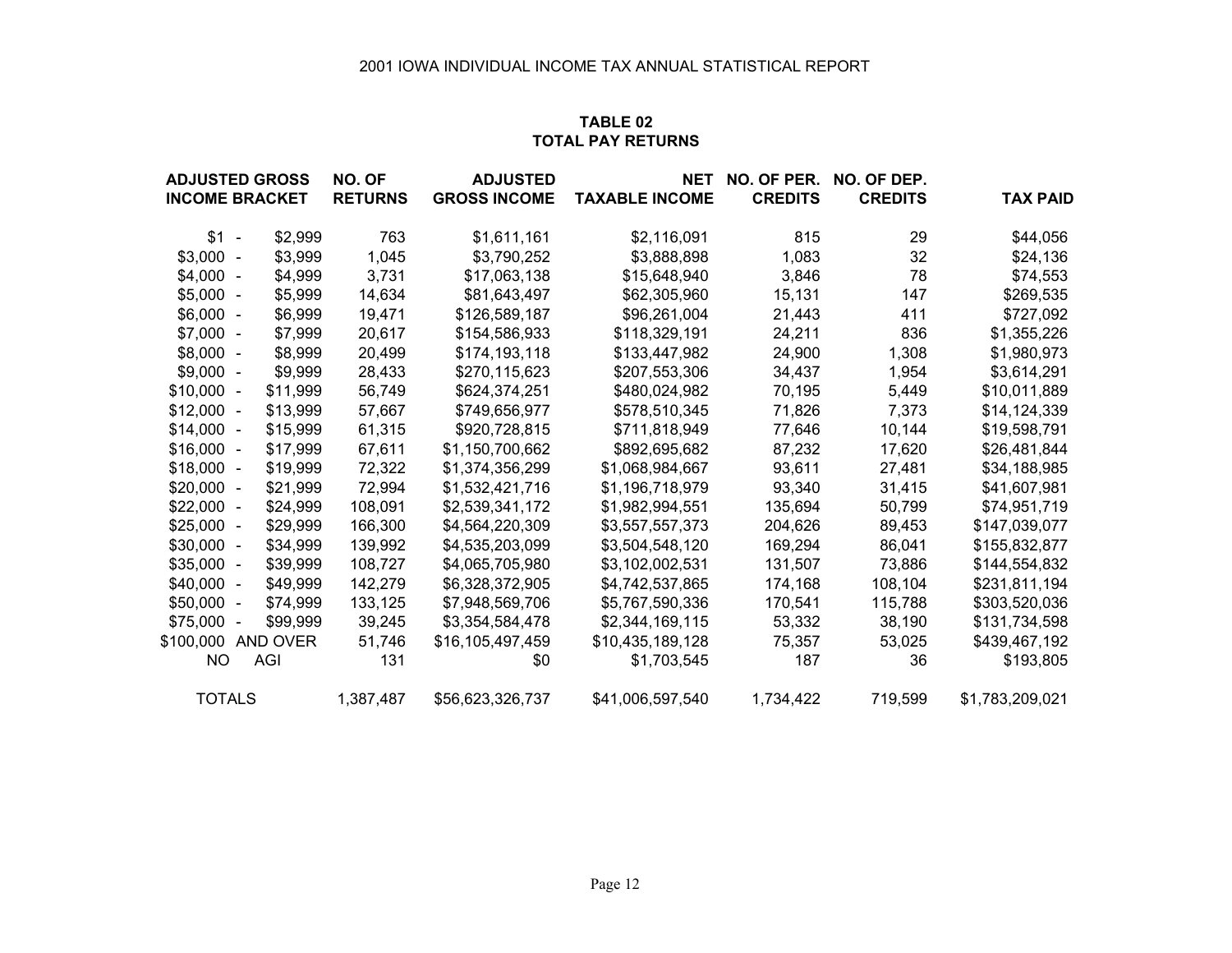#### **TABLE 03TOTAL NO-PAY RETURNS**

| <b>ADJUSTED GROSS</b> |          | NO. OF         | <b>ADJUSTED</b>     | <b>NET</b>            | NO. OF PER.    | NO. OF DEP.    |                 |
|-----------------------|----------|----------------|---------------------|-----------------------|----------------|----------------|-----------------|
| <b>INCOME BRACKET</b> |          | <b>RETURNS</b> | <b>GROSS INCOME</b> | <b>TAXABLE INCOME</b> | <b>CREDITS</b> | <b>CREDITS</b> | <b>TAX PAID</b> |
| $$1 -$                | \$2,999  | 92,108         | \$157,164,302       | \$57,646,687          | 126,784        | 8,782          | \$0             |
| $$3,000 -$            | \$3,999  | 43,469         | \$152,166,943       | \$79,565,336          | 59,112         | 4,516          | \$0             |
| $$4,000 -$            | \$4,999  | 41,862         | \$188,154,831       | \$108,506,709         | 58,131         | 4,956          | \$0             |
| $$5,000 -$            | \$5,999  | 30,517         | \$166,572,438       | \$96,692,167          | 47,167         | 5,294          | \$0             |
| $$6,000 -$            | \$6,999  | 24,450         | \$158,736,541       | \$94,945,419          | 40,656         | 6,024          | \$0             |
| $$7,000 -$            | \$7,999  | 22,277         | \$166,856,317       | \$104,075,952         | 37,360         | 6,430          | \$0             |
| $$8,000 -$            | \$8,999  | 21,171         | \$179,890,745       | \$117,802,314         | 35,623         | 6,592          | \$0             |
| $$9,000 -$            | \$9,999  | 12,133         | \$115,210,236       | \$63,022,630          | 25,101         | 6,787          | \$0             |
| $$10,000 -$           | \$11,999 | 21,364         | \$234,336,540       | \$137,754,048         | 43,481         | 14,619         | \$0             |
| $$12,000 -$           | \$13,999 | 19,170         | \$248,910,227       | \$155,489,637         | 38,853         | 14,811         | \$0             |
| $$14,000 -$           | \$15,999 | 15,886         | \$237,486,464       | \$150,625,505         | 30,648         | 15,641         | \$0             |
| $$16,000 -$           | \$17,999 | 10,495         | \$177,312,699       | \$113,337,652         | 18,644         | 11,154         | \$0             |
| $$18,000 -$           | \$19,999 | 6,217          | \$117,876,627       | \$72,142,366          | 9,964          | 3,917          | \$0             |
| $$20,000 -$           | \$21,999 | 5,083          | \$106,642,623       | \$65,793,553          | 7,840          | 2,456          | \$0             |
| $$22,000 -$           | \$24,999 | 6,191          | \$145,120,899       | \$92,515,243          | 8,895          | 2,300          | \$0             |
| $$25,000 -$           | \$29,999 | 8,239          | \$225,622,379       | \$146,157,853         | 11,571         | 2,968          | \$0             |
| $$30,000 -$           | \$34,999 | 5,733          | \$185,255,006       | \$119,055,389         | 8,004          | 2,100          | \$0             |
| $$35,000 -$           | \$39,999 | 3,973          | \$148,251,883       | \$94,698,931          | 5,613          | 1,460          | \$0             |
| $$40,000 -$           | \$49,999 | 5,013          | \$223,254,635       | \$143,226,335         | 7,152          | 2,361          | \$0             |
| $$50,000 -$           | \$74,999 | 5,193          | \$311,856,187       | \$193,085,077         | 7,764          | 2,740          | \$0             |
| $$75,000 -$           | \$99,999 | 2,062          | \$176,899,050       | \$105,335,404         | 3,318          | 1,384          | \$0             |
| \$100,000 AND OVER    |          | 4,581          | \$4,126,489,621     | \$2,707,658,940       | 8,174          | 3,614          | \$0             |
| NO.                   | AGI      | 29,914         | \$0                 | \$7,475,747           | 60,303         | 8,315          | \$0             |
| <b>TOTALS</b>         |          | 437,101        | \$7,950,067,193     | \$5,026,608,894       | 700,158        | 139,221        | \$0             |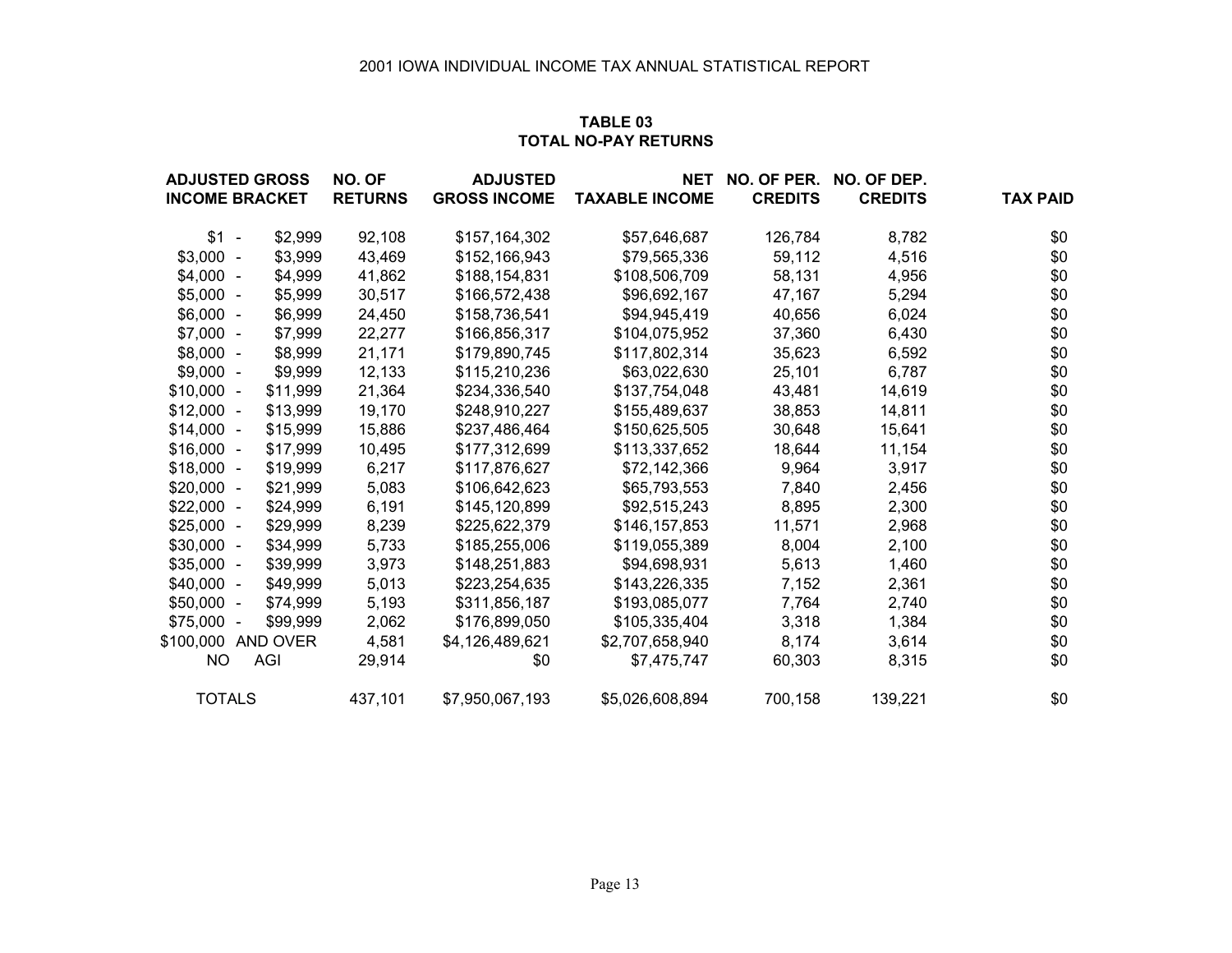#### **TABLE 04TOTAL SINGLE PAY RETURNS**

| <b>ADJUSTED GROSS</b> |          | <b>NO. OF</b>  | <b>ADJUSTED</b>     | NET                   | NO. OF PER.    | NO. OF DEP.             |                 |
|-----------------------|----------|----------------|---------------------|-----------------------|----------------|-------------------------|-----------------|
| <b>INCOME BRACKET</b> |          | <b>RETURNS</b> | <b>GROSS INCOME</b> | <b>TAXABLE INCOME</b> | <b>CREDITS</b> | <b>CREDITS</b>          | <b>TAX PAID</b> |
| $$1 -$                | \$2,999  | 155            | \$341,425           | \$114,765             | 165            | 1                       | \$17,774        |
| $$3,000 -$            | \$3,999  | 101            | \$360,642           | \$209,403             | 105            | 0                       | \$1,646         |
| $$4,000 -$            | \$4,999  | 158            | \$715,586           | \$527,413             | 176            | $\overline{2}$          | \$4,878         |
| $$5,000 -$            | \$5,999  | 7,555          | \$42,396,919        | \$29,627,571          | 7,589          | $\overline{\mathbf{c}}$ | \$74,097        |
| $$6,000 -$            | \$6,999  | 9,405          | \$61,053,984        | \$43,671,409          | 9,888          | 3                       | \$257,426       |
| $$7,000 -$            | \$7,999  | 8,293          | \$62,064,011        | \$45,378,643          | 9,365          |                         | \$484,524       |
| $$8,000 -$            | \$8,999  | 7,052          | \$59,822,784        | \$44,244,849          | 8,499          | 19                      | \$643,011       |
| $$9,000 -$            | \$9,999  | 13,757         | \$130,612,737       | \$99,167,438          | 16,303         | 170                     | \$1,704,503     |
| $$10,000 -$           | \$11,999 | 25,359         | \$278,656,669       | \$213,937,423         | 30,351         | 605                     | \$4,556,371     |
| $$12,000 -$           | \$13,999 | 23,473         | \$304,920,502       | \$236,725,500         | 27,874         | 828                     | \$5,902,603     |
| $$14,000 -$           | \$15,999 | 22,966         | \$344,544,854       | \$269,225,950         | 27,167         | 1,225                   | \$7,692,429     |
| $$16,000 -$           | \$17,999 | 25,483         | \$434,020,630       | \$339,292,825         | 32,304         | 4,790                   | \$9,886,855     |
| $$18,000 -$           | \$19,999 | 27,539         | \$523,424,422       | \$409,355,754         | 36,472         | 9,701                   | \$12,591,045    |
| $$20,000 -$           | \$21,999 | 27,527         | \$577,720,250       | \$453,231,112         | 36,702         | 10,465                  | \$15,230,438    |
| $$22,000 -$           | \$24,999 | 38,768         | \$910,453,313       | \$715,640,920         | 51,261         | 14,438                  | \$26,504,633    |
| $$25,000 -$           | \$29,999 | 55,430         | \$1,519,421,381     | \$1,189,500,773       | 72,539         | 19,963                  | \$48,734,028    |
| $$30,000 -$           | \$34,999 | 42,377         | \$1,371,135,830     | \$1,059,527,292       | 55,174         | 14,303                  | \$46,905,841    |
| $$35,000 -$           | \$39,999 | 30,108         | \$1,124,820,748     | \$852,478,167         | 39,379         | 10,156                  | \$39,374,021    |
| $$40,000 -$           | \$49,999 | 35,714         | \$1,585,727,453     | \$1,170,689,217       | 47,041         | 12,113                  | \$56,941,058    |
| $$50,000 -$           | \$74,999 | 28,227         | \$1,671,373,062     | \$1,184,699,797       | 38,044         | 9,334                   | \$61,239,685    |
| $$75,000 -$           | \$99,999 | 6,669          | \$569,040,212       | \$389,325,071         | 9,218          | 1,987                   | \$21,552,242    |
| \$100,000             | AND OVER | 7,037          | \$2,157,724,776     | \$1,436,181,240       | 10,031         | 1,992                   | \$56,649,174    |
| <b>NO</b>             | AGI      | 51             | \$0                 | \$61,379              | 58             |                         | \$10,415        |
| <b>TOTALS</b>         |          | 443,204        | \$13,730,352,190    | \$10,182,813,911      | 565,705        | 112,105                 | \$416,958,697   |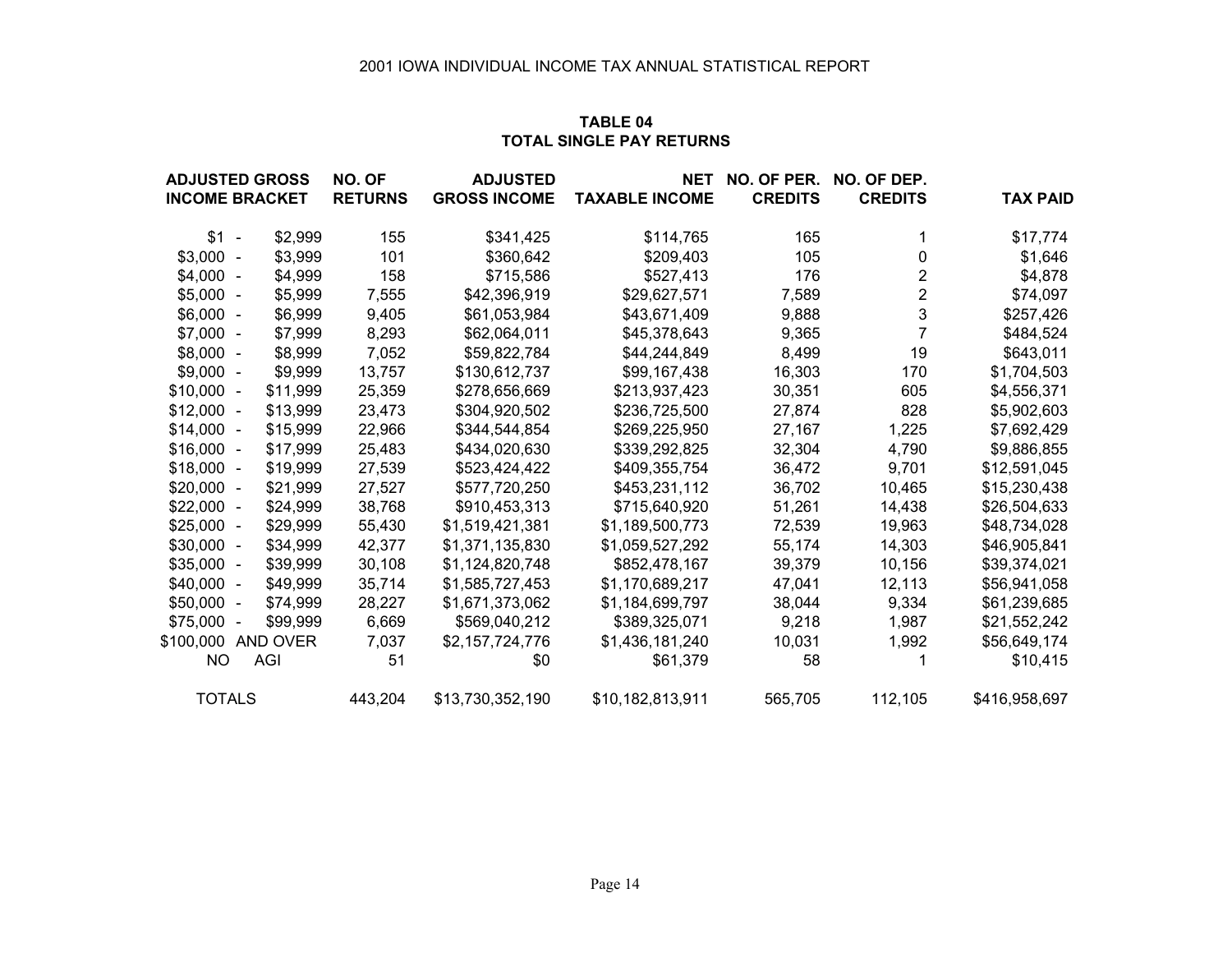#### **TABLE 05TOTAL SINGLE NO-PAY RETURNS**

|               | <b>ADJUSTED GROSS</b> | NO. OF         | <b>ADJUSTED</b>     | <b>NET</b>            | NO. OF PER.    | NO. OF DEP.    |                 |
|---------------|-----------------------|----------------|---------------------|-----------------------|----------------|----------------|-----------------|
|               | <b>INCOME BRACKET</b> | <b>RETURNS</b> | <b>GROSS INCOME</b> | <b>TAXABLE INCOME</b> | <b>CREDITS</b> | <b>CREDITS</b> | <b>TAX PAID</b> |
| $$1 -$        | \$2,999               | 57,212         | \$100,924,363       | \$27,259,977          | 67,091         | 5,314          | \$0             |
| $$3,000 -$    | \$3,999               | 27,815         | \$97,442,355        | \$50,357,804          | 32,777         | 2,929          | \$0             |
| $$4,000 -$    | \$4,999               | 28,122         | \$126,529,791       | \$76,718,049          | 33,419         | 3,027          | \$0             |
| $$5,000 -$    | \$5,999               | 19,670         | \$107,177,224       | \$66,948,894          | 25,351         | 3,371          | \$0             |
| $$6,000 -$    | \$6,999               | 15,874         | \$103,106,366       | \$68,240,638          | 21,599         | 3,767          | \$0             |
| $$7,000 -$    | \$7,999               | 15,055         | \$112,806,834       | \$77,943,495          | 20,480         | 4,058          | \$0             |
| $$8,000 -$    | \$8,999               | 14,730         | \$125,175,133       | \$90,502,717          | 19,987         | 4,251          | \$0             |
| $$9,000 -$    | \$9,999               | 6,171          | \$58,615,401        | \$33,305,507          | 10,263         | 4,328          | \$0             |
| $$10,000 -$   | \$11,999              | 11,228         | \$123,256,312       | \$75,303,833          | 19,020         | 9,212          | \$0             |
| $$12,000 -$   | \$13,999              | 10,372         | \$134,732,510       | \$87,418,383          | 18,104         | 9,387          | \$0             |
| $$14,000 -$   | \$15,999              | 9,817          | \$147,108,345       | \$99,388,519          | 17,324         | 9,987          | \$0             |
| $$16,000 -$   | \$17,999              | 6,696          | \$113,150,083       | \$77,902,137          | 11,210         | 6,959          | \$0             |
| $$18,000 -$   | \$19,999              | 3,779          | \$71,669,092        | \$48,385,934          | 5,564          | 2,129          | \$0             |
| $$20,000 -$   | \$21,999              | 2,995          | \$62,786,444        | \$42,431,269          | 4,143          | 1,261          | \$0             |
| $$22,000 -$   | \$24,999              | 3,505          | \$82,104,807        | \$56,574,123          | 4,564          | 1,001          | \$0             |
| $$25,000 -$   | \$29,999              | 4,386          | \$120,007,205       | \$80,739,161          | 5,645          | 989            | \$0             |
| $$30,000 -$   | \$34,999              | 2,789          | \$90,042,704        | \$58,947,723          | 3,648          | 593            | \$0             |
| $$35,000 -$   | \$39,999              | 1,671          | \$62,205,068        | \$39,685,681          | 2,233          | 329            | \$0             |
| $$40,000 -$   | \$49,999              | 1,553          | \$68,734,821        | \$43,702,557          | 2,057          | 384            | \$0             |
| $$50,000 -$   | \$74,999              | 984            | \$57,562,223        | \$32,242,200          | 1,315          | 199            | \$0             |
| $$75,000 -$   | \$99,999              | 246            | \$21,005,938        | \$10,371,435          | 328            | 45             | \$0             |
|               | \$100,000 AND OVER    | 512            | \$403,041,362       | \$260,757,830         | 700            | 107            | \$0             |
| NO.           | AGI                   | 11,892         | \$0                 | \$144,095             | 16,367         | 1,077          | \$0             |
| <b>TOTALS</b> |                       | 257,074        | \$2,389,184,381     | \$1,505,271,961       | 343,189        | 74,704         | \$0             |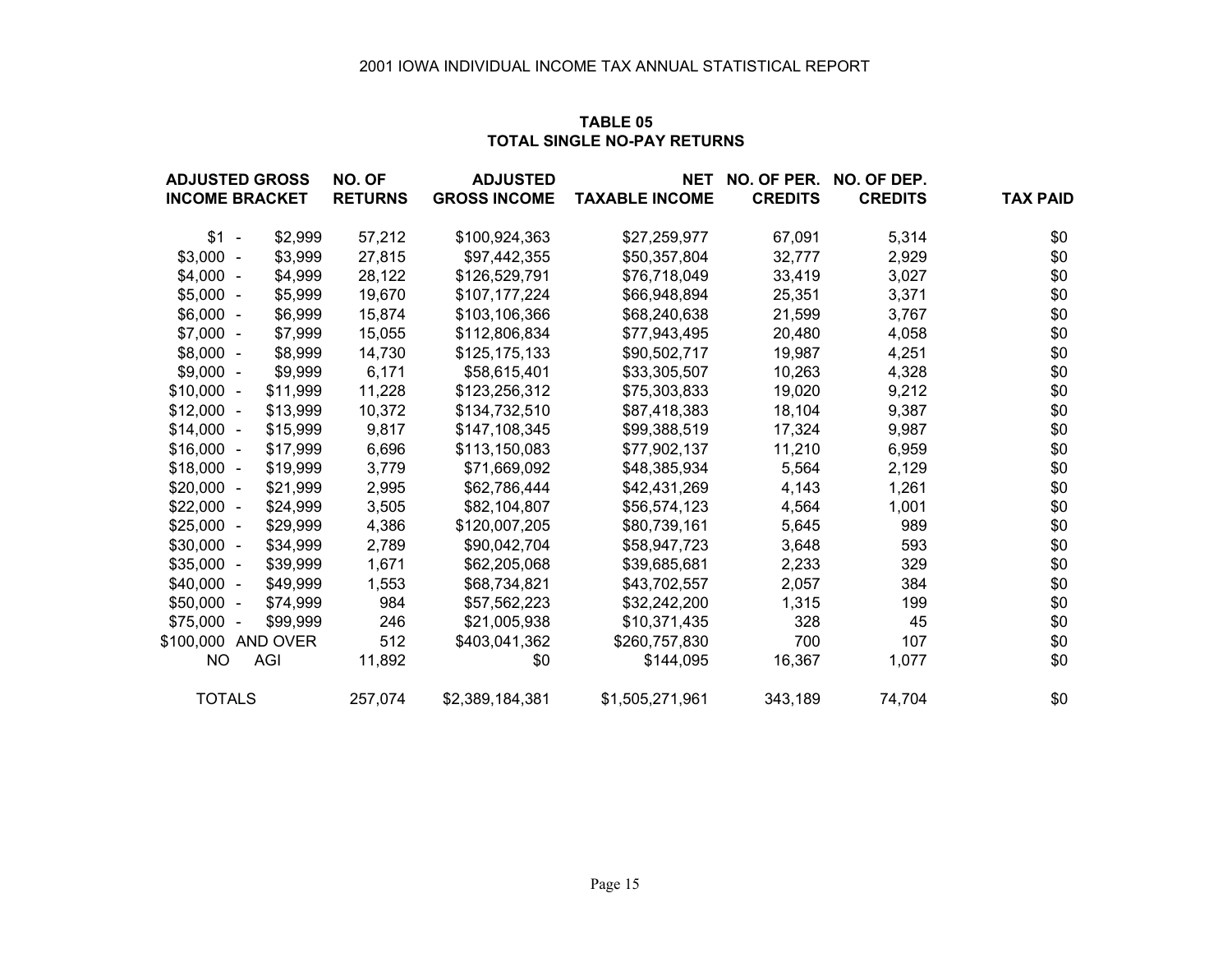#### **TABLE 06TOTAL MARRIED JOINT PAY RETURNS**

| <b>ADJUSTED GROSS</b> |          | NO. OF         | <b>ADJUSTED</b>     | <b>NET</b>            | NO. OF PER.    | NO. OF DEP.    |                 |
|-----------------------|----------|----------------|---------------------|-----------------------|----------------|----------------|-----------------|
| <b>INCOME BRACKET</b> |          | <b>RETURNS</b> | <b>GROSS INCOME</b> | <b>TAXABLE INCOME</b> | <b>CREDITS</b> | <b>CREDITS</b> | <b>TAX PAID</b> |
| $$1 -$                | \$2,999  | 3              | \$5,435             | \$0                   | 13             | 0              | \$418           |
| $$3,000 -$            | \$3,999  | 0              | \$0                 | \$0                   | 0              | 0              | \$0             |
| $$4,000 -$            | \$4,999  | 4              | \$17,826            | \$27,202              | 13             | 0              | \$452           |
| $$5,000 -$            | \$5,999  | 4              | \$21,378            | \$12,242              | 11             | 0              | \$1,195         |
| $$6,000 -$            | \$6,999  | 6              | \$39,238            | \$26,196              | 16             | 0              | \$5,335         |
| $$7,000 -$            | \$7,999  | 11             | \$82,421            | \$62,887              | 35             | 0              | \$1,991         |
| $$8,000 -$            | \$8,999  | 23             | \$196,879           | \$174,728             | 64             |                | \$1,566         |
| $$9,000 -$            | \$9,999  | 82             | \$792,108           | \$489,163             | 250            | 0              | \$1,609         |
| $$10,000 -$           | \$11,999 | 862            | \$9,632,482         | \$5,710,781           | 2,857          | 22             | \$37,551        |
| $$12,000 -$           | \$13,999 | 1,511          | \$19,696,486        | \$11,737,777          | 5,085          | 47             | \$127,835       |
| $$14,000 -$           | \$15,999 | 3,423          | \$51,861,798        | \$33,748,192          | 9,812          | 312            | \$345,077       |
| $$16,000 -$           | \$17,999 | 4,719          | \$80,326,844        | \$55,319,827          | 12,300         | 2,064          | \$832,144       |
| $$18,000 -$           | \$19,999 | 5,332          | \$101,292,109       | \$71,912,483          | 12,899         | 4,627          | \$1,425,688     |
| $$20,000 -$           | \$21,999 | 5,057          | \$106,187,651       | \$76,938,892          | 11,936         | 4,924          | \$2,010,343     |
| $$22,000 -$           | \$24,999 | 7,219          | \$169,366,625       | \$124,324,339         | 16,610         | 7,889          | \$3,849,608     |
| $$25,000 -$           | \$29,999 | 11,065         | \$303,855,341       | \$226,368,220         | 24,713         | 12,914         | \$8,205,409     |
| $$30,000 -$           | \$34,999 | 9,300          | \$301,297,676       | \$226,814,048         | 20,212         | 11,358         | \$9,082,839     |
| $$35,000 -$           | \$39,999 | 8,123          | \$304,038,874       | \$228,748,250         | 17,571         | 10,090         | \$9,735,209     |
| $$40,000 -$           | \$49,999 | 13,242         | \$592,837,904       | \$445,464,395         | 28,509         | 16,631         | \$20,030,892    |
| $$50,000 -$           | \$74,999 | 19,193         | \$1,167,736,733     | \$853,722,150         | 40,946         | 24,716         | \$40,850,569    |
| \$75,000 -            | \$99,999 | 8,214          | \$705,759,721       | \$493,805,138         | 17,495         | 11,284         | \$24,312,454    |
| \$100,000             | AND OVER | 14,020         | \$5,353,630,147     | \$3,418,768,794       | 30,629         | 19,408         | \$96,121,038    |
| <b>NO</b>             | AGI      | 28             | \$0                 | \$1,249,504           | 69             | 25             | \$163,627       |
| <b>TOTALS</b>         |          | 111,441        | \$9,268,675,676     | \$6,275,425,208       | 252,045        | 126,312        | \$217,142,849   |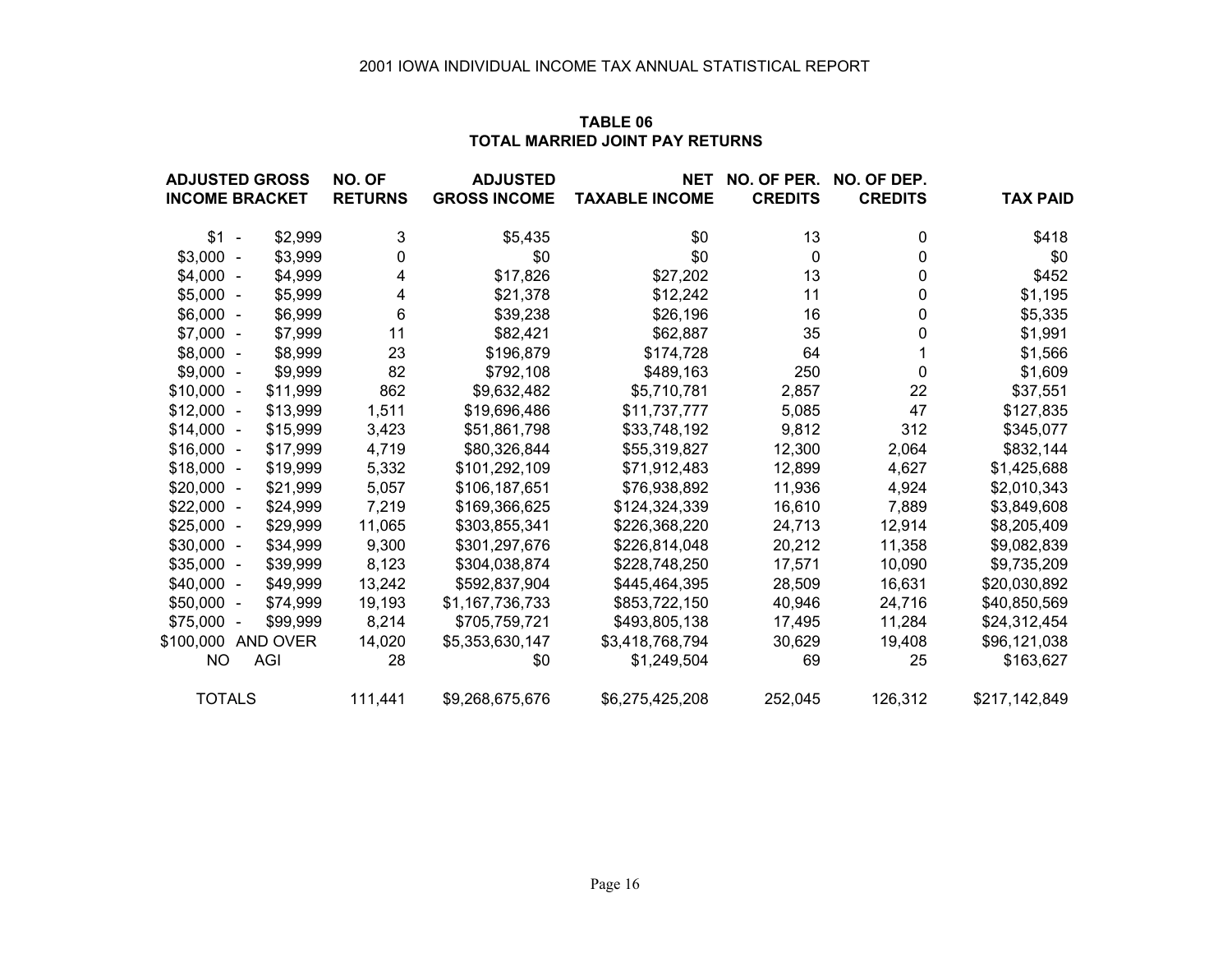#### **TABLE 07TOTAL MARRIED JOINT NO-PAY RETURNS**

| <b>ADJUSTED GROSS</b> |          | NO. OF         | <b>ADJUSTED</b>     | <b>NET</b>            | NO. OF PER.    | NO. OF DEP.    |                 |
|-----------------------|----------|----------------|---------------------|-----------------------|----------------|----------------|-----------------|
| <b>INCOME BRACKET</b> |          | <b>RETURNS</b> | <b>GROSS INCOME</b> | <b>TAXABLE INCOME</b> | <b>CREDITS</b> | <b>CREDITS</b> | <b>TAX PAID</b> |
| $$1 -$                | \$2,999  | 7,879          | \$12,259,259        | \$813,036             | 26,189         | 1,767          | \$0             |
| $$3,000 -$            | \$3,999  | 3,178          | \$11,138,369        | \$531,995             | 10,591         | 758            | \$0             |
| $$4,000 -$            | \$4,999  | 3,208          | \$14,445,015        | \$2,199,989           | 10,581         | 972            | \$0             |
| $$5,000 -$            | \$5,999  | 3,277          | \$18,030,413        | \$4,619,895           | 10,753         | 902            | \$0             |
| $$6,000 -$            | \$6,999  | 3,571          | \$23,264,515        | \$8,070,170           | 11,529         | 1,177          | \$0             |
| $$7,000 -$            | \$7,999  | 3,694          | \$27,712,175        | \$11,304,124          | 11,684         | 1,331          | \$0             |
| $$8,000 -$            | \$8,999  | 3,759          | \$31,986,987        | \$14,689,451          | 11,868         | 1,394          | \$0             |
| $$9,000 -$            | \$9,999  | 3,857          | \$36,623,881        | \$18,336,872          | 11,984         | 1,624          | \$0             |
| $$10,000 -$           | \$11,999 | 6,872          | \$75,424,677        | \$41,974,757          | 20,206         | 3,934          | \$0             |
| $$12,000 -$           | \$13,999 | 6,487          | \$84,275,833        | \$50,923,412          | 17,769         | 4,507          | \$0             |
| $$14,000 -$           | \$15,999 | 4,336          | \$64,413,284        | \$35,735,571          | 11,212         | 4,925          | \$0             |
| $$16,000 -$           | \$17,999 | 2,276          | \$38,373,575        | \$19,441,854          | 5,633          | 3,649          | \$0             |
| $$18,000 -$           | \$19,999 | 1,080          | \$20,427,907        | \$7,453,476           | 2,823          | 1,384          | \$0             |
| $$20,000 -$           | \$21,999 | 834            | \$17,493,499        | \$5,748,799           | 2,266          | 781            | \$0             |
| $$22,000 -$           | \$24,999 | 854            | \$19,994,238        | \$7,099,771           | 2,273          | 730            | \$0             |
| $$25,000 -$           | \$29,999 | 1,137          | \$31,080,563        | \$12,694,153          | 2,941          | 1,047          | \$0             |
| $$30,000 -$           | \$34,999 | 786            | \$25,472,966        | \$11,511,606          | 2,002          | 708            | \$0             |
| $$35,000 -$           | \$39,999 | 626            | \$23,481,535        | \$11,396,785          | 1,559          | 530            | \$0             |
| $$40,000 -$           | \$49,999 | 995            | \$44,525,848        | \$22,615,887          | 2,440          | 894            | \$0             |
| $$50,000 -$           | \$74,999 | 1,405          | \$85,823,114        | \$47,238,672          | 3,343          | 1,239          | \$0             |
| $$75,000 -$           | \$99,999 | 772            | \$66,423,902        | \$36,737,634          | 1,800          | 779            | \$0             |
| \$100,000 AND OVER    |          | 2,417          | \$2,743,948,102     | \$1,810,101,085       | 5,562          | 2,471          | \$0             |
| NO.                   | AGI      | 11.790         | \$0                 | \$1,542,333           | 34,990         | 5,856          | \$0             |
| <b>TOTALS</b>         |          | 75,090         | \$3,516,619,657     | \$2,182,781,327       | 221,998        | 43,359         | \$0             |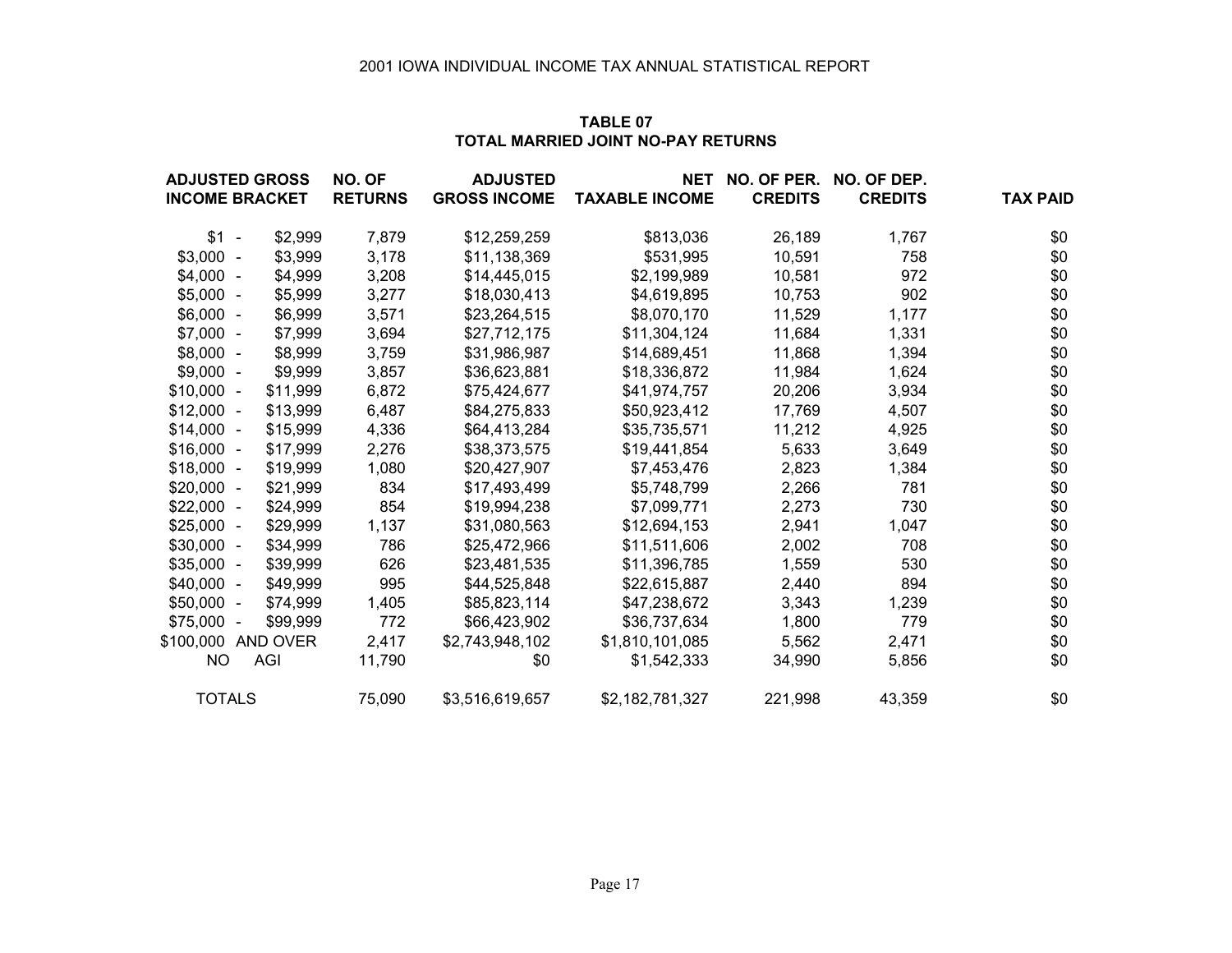#### **TABLE 08TOTAL MARRIED SEPARATE PAY RETURNS**

| <b>ADJUSTED GROSS</b> |          | NO. OF         | <b>ADJUSTED</b>     | <b>NET</b>            | NO. OF PER.    | NO. OF DEP.    |                 |
|-----------------------|----------|----------------|---------------------|-----------------------|----------------|----------------|-----------------|
| <b>INCOME BRACKET</b> |          | <b>RETURNS</b> | <b>GROSS INCOME</b> | <b>TAXABLE INCOME</b> | <b>CREDITS</b> | <b>CREDITS</b> | <b>TAX PAID</b> |
| $$1 -$                | \$2,999  | 605            | \$1,264,301         | \$2,001,326           | 637            | 28             | \$25,864        |
| $$3,000 -$            | \$3,999  | 944            | \$3,429,610         | \$3,679,495           | 978            | 32             | \$22,490        |
| $$4,000 -$            | \$4,999  | 3,569          | \$16,329,726        | \$15,094,325          | 3,657          | 76             | \$69,223        |
| $$5,000 -$            | \$5,999  | 7,075          | \$39,225,200        | \$32,666,147          | 7,531          | 145            | \$194,243       |
| $$6,000 -$            | \$6,999  | 10,060         | \$65,495,965        | \$52,563,399          | 11,539         | 408            | \$464,331       |
| $$7,000 -$            | \$7,999  | 12,313         | \$92,440,501        | \$72,887,661          | 14,811         | 829            | \$868,711       |
| $$8,000 -$            | \$8,999  | 13,424         | \$114,173,455       | \$89,028,405          | 16,337         | 1,288          | \$1,336,396     |
| $$9,000 -$            | \$9,999  | 14,594         | \$138,710,778       | \$107,896,705         | 17,884         | 1,784          | \$1,908,179     |
| $$10,000 -$           | \$11,999 | 30,528         | \$336,085,100       | \$260,376,778         | 36,987         | 4,822          | \$5,417,967     |
| $$12,000 -$           | \$13,999 | 32,683         | \$425,039,989       | \$330,047,068         | 38,867         | 6,498          | \$8,093,901     |
| $$14,000 -$           | \$15,999 | 34,926         | \$524,322,163       | \$408,844,807         | 40,667         | 8,607          | \$11,561,285    |
| $$16,000 -$           | \$17,999 | 37,409         | \$636,353,188       | \$498,083,030         | 42,628         | 10,766         | \$15,762,845    |
| $$18,000 -$           | \$19,999 | 39,451         | \$749,639,768       | \$587,716,430         | 44,240         | 13,153         | \$20,172,252    |
| $$20,000 -$           | \$21,999 | 40,410         | \$848,513,815       | \$666,548,975         | 44,702         | 16,026         | \$24,367,200    |
| $$22,000 -$           | \$24,999 | 62,104         | \$1,459,521,234     | \$1,143,029,292       | 67,823         | 28,472         | \$44,597,478    |
| $$25,000 -$           | \$29,999 | 99,805         | \$2,740,943,587     | \$2,141,688,380       | 107,374        | 56,576         | \$90,099,640    |
| $$30,000 -$           | \$34,999 | 88,315         | \$2,862,769,593     | \$2,218,206,780       | 93,908         | 60,380         | \$99,844,197    |
| $$35,000 -$           | \$39,999 | 70,496         | \$2,636,846,358     | \$2,020,776,114       | 74,557         | 53,640         | \$95,445,602    |
| $$40,000 -$           | \$49,999 | 93,323         | \$4,149,807,548     | \$3,126,384,253       | 98,618         | 79,360         | \$154,839,244   |
| $$50,000 -$           | \$74,999 | 85,705         | \$5,109,459,911     | \$3,729,168,389       | 91,551         | 81,738         | \$201,429,782   |
| $$75,000 -$           | \$99,999 | 24,362         | \$2,079,784,545     | \$1,461,038,906       | 26,619         | 24,919         | \$85,869,902    |
| \$100,000             | AND OVER | 30,689         | \$8,594,142,536     | \$5,580,239,094       | 34,697         | 31,625         | \$286,696,980   |
| NO                    | AGI      | 52             | \$0                 | \$392,662             | 60             | 10             | \$19,763        |
| <b>TOTALS</b>         |          | 832,842        | \$33,624,298,871    | \$24,548,358,421      | 916,672        | 481,182        | \$1,149,107,475 |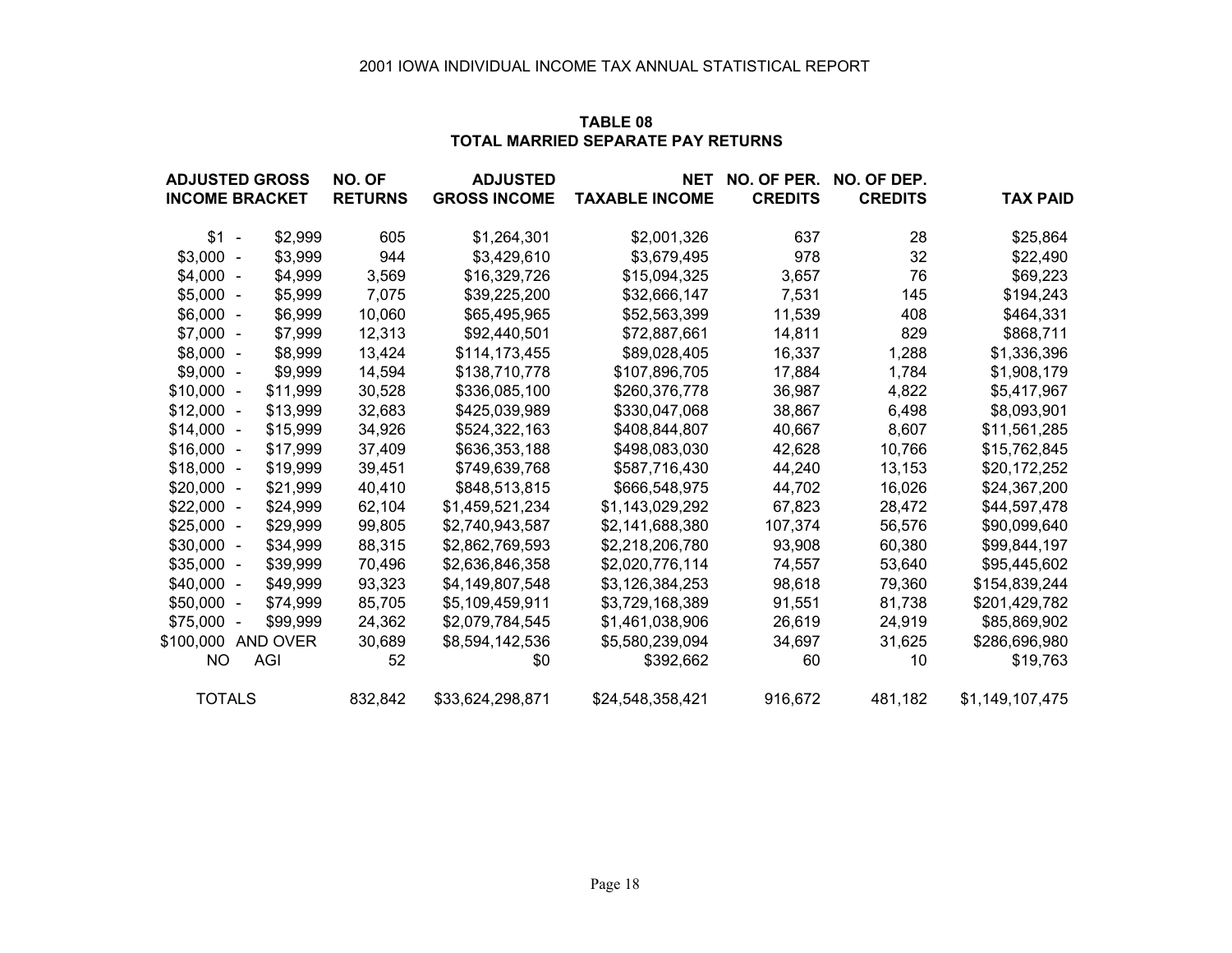#### **TABLE 09TOTAL MARRIED SEPARATE NO-PAY RETURNS**

| <b>ADJUSTED GROSS</b> |          | NO. OF         | <b>ADJUSTED</b>     | <b>NET</b>            | NO. OF PER.    | NO. OF DEP.    |                 |
|-----------------------|----------|----------------|---------------------|-----------------------|----------------|----------------|-----------------|
| <b>INCOME BRACKET</b> |          | <b>RETURNS</b> | <b>GROSS INCOME</b> | <b>TAXABLE INCOME</b> | <b>CREDITS</b> | <b>CREDITS</b> | <b>TAX PAID</b> |
| $$1 -$                | \$2,999  | 27,017         | \$43,980,680        | \$29,573,674          | 33,504         | 1,701          | \$0             |
| $$3,000 -$            | \$3,999  | 12,476         | \$43,586,219        | \$28,675,537          | 15,744         | 829            | \$0             |
| $$4,000 -$            | \$4,999  | 10,532         | \$47,180,025        | \$29,588,671          | 14,131         | 957            | \$0             |
| $$5,000 -$            | \$5,999  | 7,570          | \$41,364,801        | \$25,123,378          | 11,063         | 1,021          | \$0             |
| $$6,000 -$            | \$6,999  | 5,005          | \$32,365,660        | \$18,634,611          | 7,528          | 1,080          | \$0             |
| $$7,000 -$            | \$7,999  | 3,528          | \$26,337,308        | \$14,828,333          | 5,196          | 1,041          | \$0             |
| $$8,000 -$            | \$8,999  | 2,682          | \$22,728,625        | \$12,610,146          | 3,768          | 947            | \$0             |
| $$9,000 -$            | \$9,999  | 2,105          | \$19,970,954        | \$11,380,251          | 2,854          | 835            | \$0             |
| $$10,000 -$           | \$11,999 | 3,264          | \$35,655,551        | \$20,475,458          | 4,255          | 1,473          | \$0             |
| $$12,000 -$           | \$13,999 | 2,311          | \$29,901,884        | \$17,147,842          | 2,980          | 917            | \$0             |
| $$14,000 -$           | \$15,999 | 1,733          | \$25,964,835        | \$15,501,415          | 2,112          | 729            | \$0             |
| $$16,000 -$           | \$17,999 | 1,523          | \$25,789,041        | \$15,993,661          | 1,801          | 546            | \$0             |
| $$18,000 -$           | \$19,999 | 1,358          | \$25,779,628        | \$16,302,956          | 1,577          | 404            | \$0             |
| $$20,000 -$           | \$21,999 | 1,254          | \$26,362,680        | \$17,613,485          | 1,431          | 414            | \$0             |
| $$22,000 -$           | \$24,999 | 1,832          | \$43,021,854        | \$28,841,349          | 2,058          | 569            | \$0             |
| $$25,000 -$           | \$29,999 | 2,716          | \$74,534,611        | \$52,724,539          | 2,985          | 932            | \$0             |
| $$30,000 -$           | \$34,999 | 2,158          | \$69,739,336        | \$48,596,060          | 2,354          | 799            | \$0             |
| $$35,000 -$           | \$39,999 | 1,676          | \$62,565,280        | \$43,616,465          | 1,821          | 601            | \$0             |
| $$40,000 -$           | \$49,999 | 2,465          | \$109,993,966       | \$76,907,891          | 2,655          | 1,083          | \$0             |
| $$50,000 -$           | \$74,999 | 2,804          | \$168,470,850       | \$113,604,205         | 3,106          | 1,302          | \$0             |
| $$75,000 -$           | \$99,999 | 1,044          | \$89,469,210        | \$58,226,335          | 1,190          | 560            | \$0             |
| \$100,000 AND OVER    |          | 1,652          | \$979,500,157       | \$636,800,025         | 1,912          | 1,036          | \$0             |
| NO.                   | AGI      | 6,232          | \$0                 | \$5,789,319           | 8,946          | 1,382          | \$0             |
| <b>TOTALS</b>         |          | 104,937        | \$2,044,263,155     | \$1,338,555,606       | 134,971        | 21,158         | \$0             |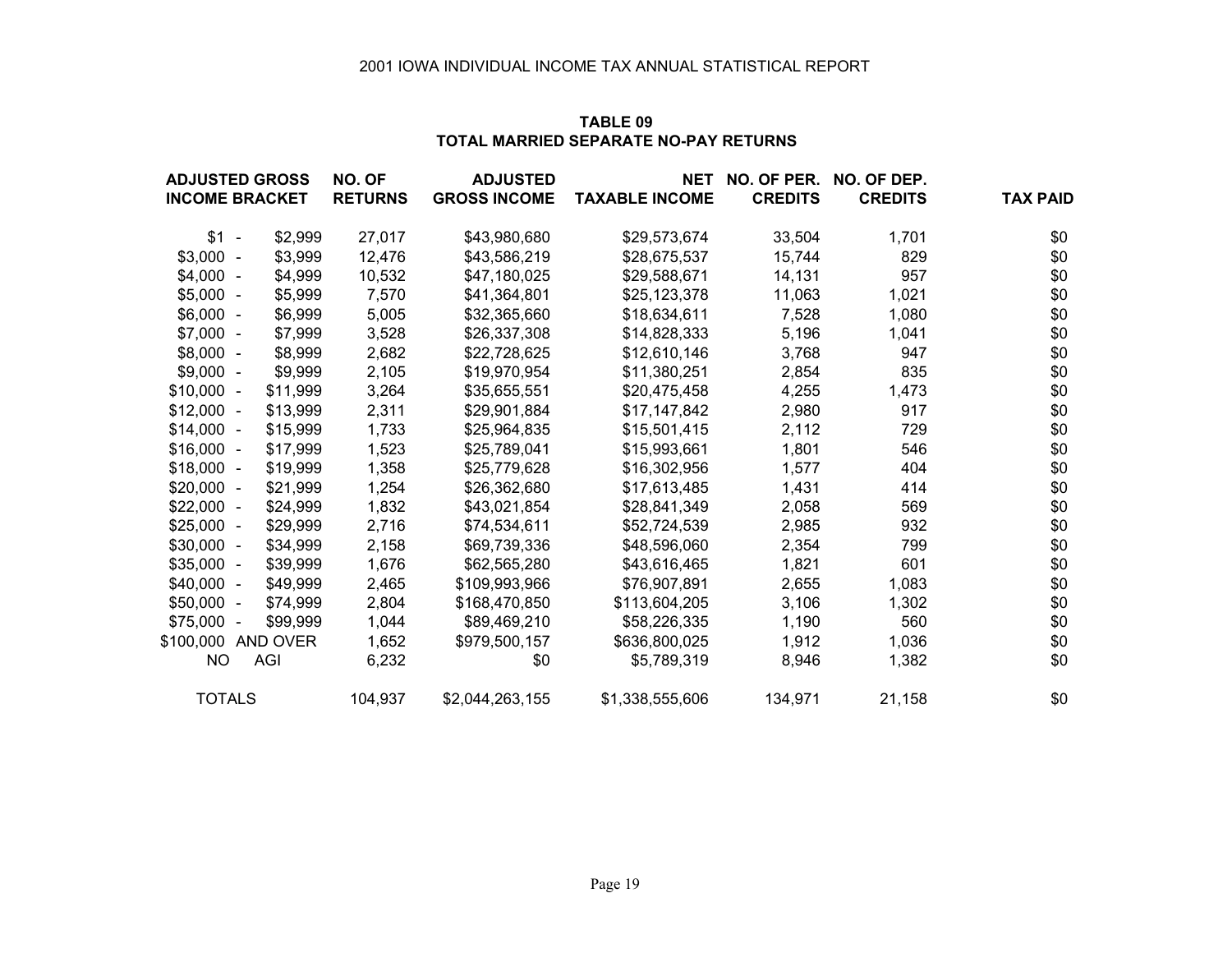#### 2001 IOWA INDIVIDUAL INCOME TAX ANNUAL STATISTICAL REPORT

|                                   |                  |                                  | <b>TABLE 10</b><br>TOTAL PAY AND NO-PAY RETURNS BY COUNTY |                  |                 |                              |
|-----------------------------------|------------------|----------------------------------|-----------------------------------------------------------|------------------|-----------------|------------------------------|
|                                   | NO. OF           | <b>ADJUSTED</b>                  | <b>NET</b>                                                | NO. OF PERS.     | NO. OF DEP.     |                              |
| <b>COUNTY</b>                     | <b>RETURNS</b>   | <b>GROSS INCOME</b>              | <b>TAXABLE INCOME</b>                                     | <b>CREDITS</b>   | <b>CREDITS</b>  | <b>TAX PAID</b>              |
| <b>ADAIR</b>                      | 4,683            | \$109,762,117                    | \$82,503,418                                              | 6,655            | 2,008           | \$3,517,849                  |
| <b>ADAMS</b>                      | 2,411            | \$49,757,817                     | \$37,567,124                                              | 3,457            | 1,139           | \$1,500,749                  |
| <b>ALLAMAKEE</b>                  | 8,046            | \$179,437,966                    | \$134,183,608                                             | 11,081           | 3,862           | \$5,148,771                  |
| <b>APPANOOSE</b>                  | 6,967            | \$147,745,923                    | \$111,672,629                                             | 9,817            | 3,278           | \$4,624,864                  |
| <b>AUDUBON</b>                    | 3,779            | \$80,724,273                     | \$61,681,745                                              | 5,454            | 1,798           | \$2,643,886                  |
| <b>BENTON</b>                     | 14,915           | \$400,965,120                    | \$301,068,578                                             | 19,554           | 7,294           | \$14,030,218                 |
| <b>BLACK HAWK</b>                 | 69,639           | \$2,028,487,440                  | \$1,475,412,303                                           | 92,373           | 31,078          | \$71,153,006                 |
| <b>BOONE</b>                      | 15,218           | \$413,333,624                    | \$307,411,295                                             | 20,205           | 6,861           | \$14,518,479                 |
| <b>BREMER</b>                     | 14,047           | \$389,645,693                    | \$286,850,848                                             | 18,592           | 6,419           | \$13,738,639                 |
| <b>BUCHANAN</b>                   | 11,432           | \$295,099,624                    | \$222,012,546                                             | 15,401           | 6,041           | \$10,222,345                 |
| <b>BUENA VISTA</b>                | 11,310           | \$280,819,767                    | \$208,621,284                                             | 15,746           | 6,334           | \$9,091,448                  |
| <b>BUTLER</b>                     | 8,776            | \$206,486,241                    | \$156,799,291                                             | 12,125           | 3,907           | \$6,938,521                  |
| CALHOUN                           | 6,268            | \$141,826,809                    | \$106,914,188                                             | 8,919            | 2,718           | \$4,737,166                  |
| CARROLL                           | 13,510           | \$341,521,210                    | \$252,790,060                                             | 18,099           | 6,591           | \$11,209,921                 |
| CASS                              | 8,392            | \$189,000,177                    | \$140,225,799                                             | 11,894           | 3,599           | \$5,865,474                  |
| CEDAR                             | 11,007           | \$292,090,323                    | \$219,202,897                                             | 14,547           | 4,830           | \$10,172,957                 |
| CERRO GORDO                       | 26,752           | \$740,388,026                    | \$540,021,841                                             | 35,967           | 11,715          | \$25,642,721                 |
| <b>CHEROKEE</b>                   | 7,762            | \$184,053,739                    | \$139,704,041                                             | 10,714           | 3,399           | \$6,283,220                  |
| <b>CHICKASAW</b>                  | 7,772            | \$179,329,498                    | \$135,173,291                                             | 10,487           | 3,703           | \$5,873,369                  |
| <b>CLARKE</b>                     | 5,235            | \$118,595,648                    | \$90,130,861                                              | 7,284            | 2,548           | \$3,791,433                  |
| <b>CLAY</b>                       | 10,767           | \$285,235,146                    |                                                           | 14,496           | 4,831           |                              |
| <b>CLAYTON</b>                    | 10,635           | \$236,515,312                    | \$211,609,150                                             | 14,600           | 5,005           | \$9,751,452<br>\$6,855,724   |
| <b>CLINTON</b>                    | 28,353           | \$737,888,291                    | \$176,476,536                                             |                  |                 |                              |
| <b>CRAWFORD</b>                   | 9,302            | \$210,955,346                    | \$550,753,333<br>\$159,790,645                            | 38,430<br>12,947 | 13,655<br>4,999 | \$25,286,957<br>\$6,816,816  |
| <b>DALLAS</b>                     | 24,891           | \$951,131,388                    | \$669,437,730                                             | 31,730           | 12,863          | \$34,272,862                 |
| <b>DAVIS</b>                      | 4,254            | \$93,308,396                     | \$71,141,678                                              | 6,083            | 2,409           | \$2,926,924                  |
| <b>DECATUR</b>                    | 3,799            | \$78,419,725                     | \$57,809,196                                              | 5,424            | 1,925           | \$2,262,698                  |
| <b>DELAWARE</b>                   |                  |                                  |                                                           |                  | 5,702           |                              |
| <b>DES MOINES</b>                 | 10,728<br>24,085 | \$255,870,842<br>\$654,041,605   | \$193,143,189<br>\$482,741,106                            | 14,221<br>32,837 | 11,041          | \$8,558,897<br>\$22,750,487  |
| <b>DICKINSON</b>                  |                  |                                  |                                                           |                  | 4,009           |                              |
| <b>DUBUQUE</b>                    | 10,686<br>53,251 | \$305,952,587<br>\$1,548,417,391 | \$218,076,246<br>\$1,121,773,551                          | 14,567<br>69,219 | 25,931          | \$10,275,592<br>\$52,448,030 |
| <b>EMMET</b>                      | 6,228            | \$142,222,353                    | \$107,290,216                                             | 8,482            | 2,815           | \$4,397,124                  |
| <b>FAYETTE</b>                    | 11,760           | \$262,880,138                    | \$199,292,232                                             | 16,346           | 5,704           | \$8,467,579                  |
| <b>FLOYD</b>                      |                  |                                  |                                                           |                  |                 |                              |
| <b>FRANKLIN</b>                   | 9,472<br>6,138   | \$225,212,078<br>\$148,565,588   | \$169,440,475<br>\$112,053,803                            | 13,058<br>8,717  | 4,449<br>2,825  | \$7,388,551<br>\$5,157,674   |
| <b>FREMONT</b>                    | 4,209            | \$104,003,690                    | \$78,914,411                                              |                  | 1,972           | \$3,016,791                  |
| <b>GREENE</b>                     |                  |                                  | \$101,435,734                                             | 5,860            | 2,834           |                              |
| <b>GRUNDY</b>                     | 5,856<br>7,372   | \$134,371,830<br>\$196,023,295   | \$146,613,198                                             | 8,321<br>10,017  | 3,246           | \$4,436,751<br>\$6,857,216   |
| <b>GUTHRIE</b>                    | 6,579            | \$165,478,694                    | \$122,501,957                                             | 9,206            | 2,892           | \$5,587,975                  |
| <b>HAMILTON</b>                   | 9,594            | \$254,017,923                    | \$187,247,986                                             | 13,164           | 4,414           | \$8,631,322                  |
| <b>HANCOCK</b>                    |                  |                                  | \$122,243,670                                             | 9,331            |                 |                              |
| <b>HARDIN</b>                     | 6,893<br>11,173  | \$160,471,726<br>\$269,564,415   | \$203,107,879                                             | 15,484           | 3,303<br>4,877  | \$5,337,126<br>\$9,048,445   |
| <b>HARRISON</b>                   |                  |                                  |                                                           |                  |                 |                              |
| <b>HENRY</b>                      | 8,407            | \$217,218,669                    | \$158,308,720                                             | 11,358           | 4,066           | \$5,254,546                  |
|                                   | 11,257           | \$293,535,181                    | \$219,763,217                                             | 14,983           | 5,461           | \$10,048,024                 |
| <b>HOWARD</b><br><b>HUMBOLDT</b>  | 6,009            | \$131,388,406<br>\$151,253,750   | \$100,146,371                                             | 8,213            | 2,885           | \$3,982,397                  |
|                                   | 6,128            |                                  | \$113,180,945                                             | 8,626            | 2,865           | \$5,134,062                  |
| IDA                               | 4,525            | \$108,742,843                    | \$82,753,185                                              | 6,383            | 2,238           | \$3,657,825                  |
| <b>IOWA</b>                       | 9,983            | \$298,865,593                    | \$220,415,832<br>\$200,341,746                            | 13,225           | 4,585           | \$11,120,366                 |
| <b>JACKSON</b>                    | 11,647           | \$264,162,213                    |                                                           | 15,939           | 5,602           | \$8,733,889                  |
| <b>JASPER</b><br><b>JEFFERSON</b> | 22,038<br>8,460  | \$635,849,605                    | \$470,773,637                                             | 29,102           | 9,992           | \$22,436,318                 |
|                                   |                  | \$251,480,542                    | \$180,001,704                                             | 11,456           | 3,884           | \$8,755,570                  |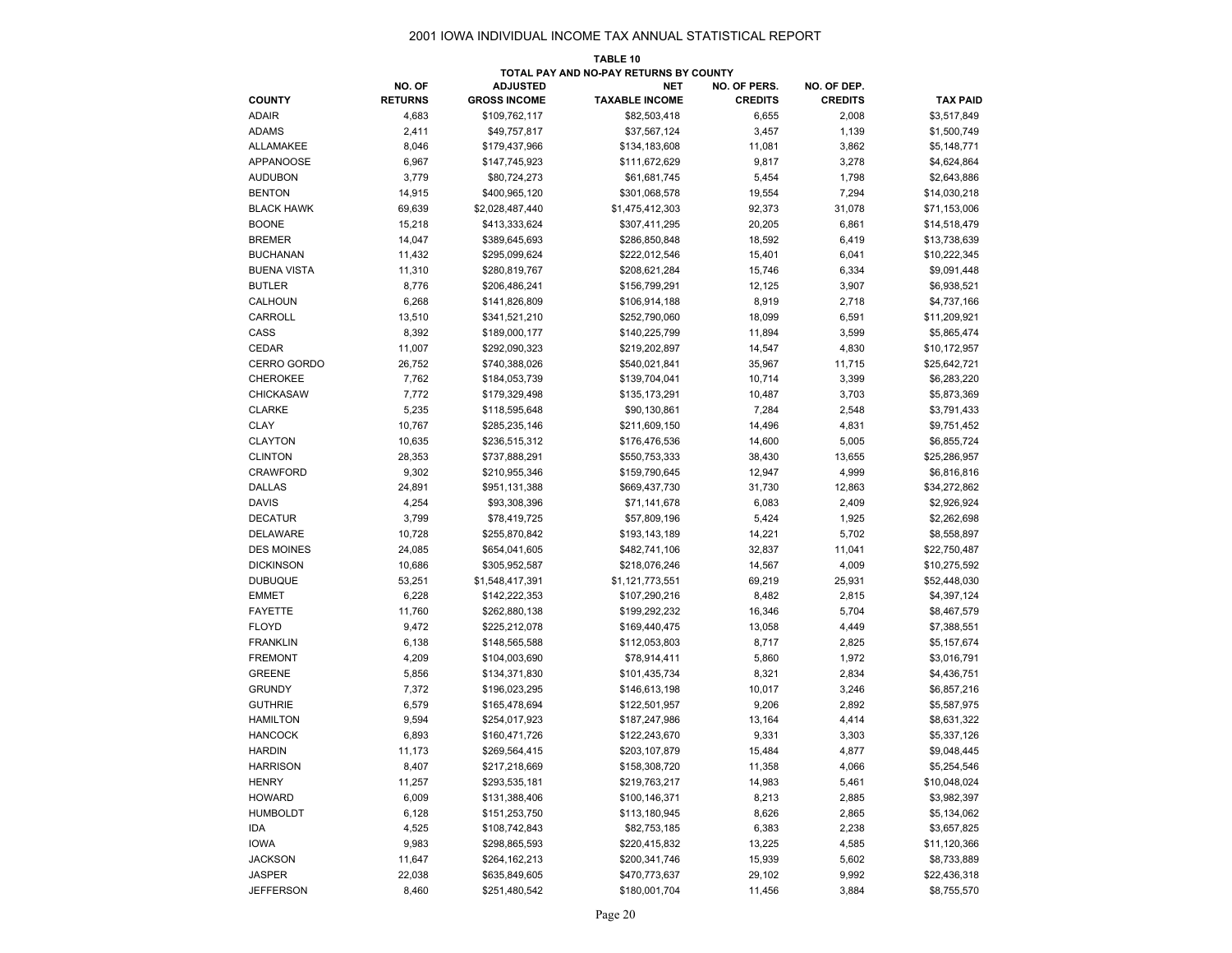#### 2001 IOWA INDIVIDUAL INCOME TAX ANNUAL STATISTICAL REPORT

|                                        |                |                     | TABLE 10              |                |                |                 |  |  |  |
|----------------------------------------|----------------|---------------------|-----------------------|----------------|----------------|-----------------|--|--|--|
| TOTAL PAY AND NO-PAY RETURNS BY COUNTY |                |                     |                       |                |                |                 |  |  |  |
|                                        | NO. OF         | <b>ADJUSTED</b>     | <b>NET</b>            | NO. OF PERS.   | NO. OF DEP.    |                 |  |  |  |
| <b>COUNTY</b>                          | <b>RETURNS</b> | <b>GROSS INCOME</b> | <b>TAXABLE INCOME</b> | <b>CREDITS</b> | <b>CREDITS</b> | <b>TAX PAID</b> |  |  |  |
| <b>JOHNSON</b>                         | 61,537         | \$2,195,155,401     | \$1,563,850,344       | 75,634         | 24,233         | \$80,604,415    |  |  |  |
| <b>JONES</b>                           | 11,181         | \$280,680,901       | \$211,629,579         | 15,037         | 5,010          | \$9,580,635     |  |  |  |
| <b>KEOKUK</b>                          | 6,400          | \$142,854,421       | \$108,955,596         | 9,076          | 3,042          | \$4,704,804     |  |  |  |
| <b>KOSSUTH</b>                         | 9,865          | \$224,297,291       | \$165,649,101         | 13,883         | 4,768          | \$6,865,710     |  |  |  |
| LEE                                    | 20,537         | \$530,945,805       | \$398,939,843         | 28,187         | 9,710          | \$18,319,709    |  |  |  |
| LINN                                   | 118,175        | \$4,061,927,383     | \$2,911,583,331       | 152,238        | 53,446         | \$149,159,240   |  |  |  |
| LOUISA                                 | 6,489          | \$165,567,395       | \$126,831,931         | 8,710          | 3,611          | \$5,789,126     |  |  |  |
| LUCAS                                  | 4,908          | \$116,797,268       | \$87,804,866          | 6,776          | 2,343          | \$4,040,590     |  |  |  |
| <b>LYON</b>                            | 6,838          | \$158,884,396       | \$120,788,339         | 9,233          | 3,571          | \$5,108,385     |  |  |  |
| <b>MADISON</b>                         | 8,194          | \$232,121,447       | \$170,170,511         | 10,881         | 4,090          | \$8,145,115     |  |  |  |
| <b>MAHASKA</b>                         | 12,409         | \$316,802,341       | \$236,886,416         | 16,701         | 5,972          | \$10,721,203    |  |  |  |
| <b>MARION</b>                          | 19,049         | \$539,826,112       | \$394,081,663         | 25,216         | 9,280          | \$18,614,297    |  |  |  |
| <b>MARSHALL</b>                        | 22,871         | \$616,681,244       | \$461,803,862         | 30,694         | 11,204         | \$21,481,719    |  |  |  |
| <b>MILLS</b>                           | 7,647          | \$224,077,129       | \$161,872,659         | 10,100         | 3,615          | \$5,491,643     |  |  |  |
| <b>MITCHELL</b>                        | 6,215          | \$144,511,666       | \$109,991,305         | 8,647          | 3,064          | \$4,548,602     |  |  |  |
| <b>MONONA</b>                          | 5,313          | \$124,067,670       | \$92,892,277          | 7,728          | 2,417          | \$3,949,259     |  |  |  |
| <b>MONROE</b>                          | 4,261          | \$99,514,928        | \$76,045,770          | 6,003          | 2,111          | \$3,413,942     |  |  |  |
| <b>MONTGOMERY</b>                      | 6,442          | \$152,137,364       | \$112,797,480         | 8,843          | 3,060          | \$4,781,114     |  |  |  |
| <b>MUSCATINE</b>                       | 24,361         | \$722,497,092       | \$531,476,081         | 32,003         | 12,497         | \$25,864,386    |  |  |  |
| <b>OBRIEN</b>                          | 9,206          | \$212,493,010       | \$160,704,562         | 12,632         | 4,320          | \$6,914,598     |  |  |  |
| <b>OSCEOLA</b>                         | 3,898          | \$87,630,352        | \$67,751,385          | 5,287          | 1,851          | \$2,725,381     |  |  |  |
| PAGE                                   | 8,985          | \$216,685,591       | \$162,928,011         | 12,597         | 3,832          | \$7,195,691     |  |  |  |
| PALO ALTO                              | 5,502          | \$123,592,796       | \$93,715,314          | 7,870          | 2,573          | \$4,075,288     |  |  |  |
| PLYMOUTH                               | 15,188         | \$448,570,691       | \$334,913,931         | 20,340         | 8,047          | \$14,835,958    |  |  |  |
| <b>POCAHONTAS</b>                      | 4,697          | \$102,859,829       | \$79,155,857          | 6,637          | 2,210          | \$3,376,284     |  |  |  |
| <b>POLK</b>                            | 228,485        | \$8,445,405,914     | \$5,938,077,601       | 290,292        | 105,425        | \$308,585,238   |  |  |  |
| POTTAWATTAMIE                          | 47,706         | \$1,368,414,888     | \$981,048,181         | 63,887         | 22,507         | \$30,764,682    |  |  |  |
| <b>POWESHIEK</b>                       | 10,975         | \$306,790,685       | \$224,703,148         | 14,887         | 4,710          | \$10,881,335    |  |  |  |
| <b>RINGGOLD</b>                        | 2,777          | \$56,533,693        | \$42,741,332          | 4,102          | 1,301          | \$1,772,041     |  |  |  |
| <b>SAC</b>                             | 6,553          | \$149,229,551       | \$113,632,803         | 9,364          | 3,021          | \$5,064,278     |  |  |  |
| <b>SCOTT</b>                           | 90,183         | \$3,025,973,295     | \$2,164,720,938       | 119,462        | 43,941         | \$108,286,648   |  |  |  |
| SHELBY                                 | 7,776          | \$182,597,293       | \$134,570,353         | 10,870         | 3,633          | \$5,579,044     |  |  |  |
| SIOUX                                  | 17,843         | \$471,835,296       | \$345,975,927         | 23,720         | 9,976          | \$15,330,892    |  |  |  |
| <b>STORY</b>                           | 42,381         | \$1,357,114,167     | \$974,975,468         | 53,657         | 16,926         | \$48,472,040    |  |  |  |
| <b>TAMA</b>                            | 10,068         | \$240,687,798       | \$181,960,398         | 14,039         | 4,735          | \$8,109,634     |  |  |  |
| <b>TAYLOR</b>                          | 3,508          | \$70,319,630        | \$54,670,819          | 5,098          | 1,667          | \$2,117,818     |  |  |  |
| <b>UNION</b>                           | 7,240          | \$163,113,973       | \$124,124,406         | 9,979          | 3,174          | \$5,374,321     |  |  |  |
| VAN BUREN                              | 4,186          | \$88,657,517        | \$68,359,311          | 6,015          | 1,959          | \$2,875,060     |  |  |  |
| WAPELLO                                | 19,111         | \$481,103,003       | \$359,752,876         | 26,675         | 9,167          | \$16,309,670    |  |  |  |
| <b>WARREN</b>                          | 23,982         | \$752,577,150       | \$550,950,356         | 30,507         | 11,786         | \$26,188,062    |  |  |  |
| <b>WASHINGTON</b>                      | 12,400         | \$312,026,092       | \$231,784,004         | 16,885         | 6,057          | \$10,442,393    |  |  |  |
| WAYNE                                  | 3,319          | \$67,865,031        | \$51,927,730          | 4,957          | 1,529          | \$2,055,815     |  |  |  |
| WEBSTER                                | 21,459         | \$569,773,213       | \$423,431,898         | 29,362         | 10,244         | \$19,855,556    |  |  |  |
| <b>WINNEBAGO</b>                       | 7,241          | \$179,128,741       | \$135,890,762         | 9,783          | 3,311          | \$6,050,726     |  |  |  |
| <b>WINNESHIEK</b>                      | 11,616         | \$332,886,486       | \$256,956,427         | 15,428         | 5,441          | \$13,254,576    |  |  |  |
| <b>WOODBURY</b>                        | 56,312         | \$1,622,640,291     | \$1,189,395,509       | 74,698         | 30,995         | \$53,581,115    |  |  |  |
| <b>WORTH</b>                           | 4,377          | \$105,306,944       | \$80,438,419          | 5,939          | 1,919          | \$3,378,039     |  |  |  |
| <b>WRIGHT</b>                          | 8,107          | \$192,521,468       | \$144,897,717         | 11,388         | 3,728          | \$6,496,854     |  |  |  |
| NON-RESIDENT                           | 144,415        | \$15,247,596,692    | \$10,096,473,112      | 202,437        | 69,390         | \$81,715,064    |  |  |  |
|                                        |                |                     |                       |                |                |                 |  |  |  |
| <b>TOTALS</b>                          | 1,824,588      | \$64,573,393,930    | \$46,033,206,434      | 2,434,580      | 858,820        | \$1,783,209,021 |  |  |  |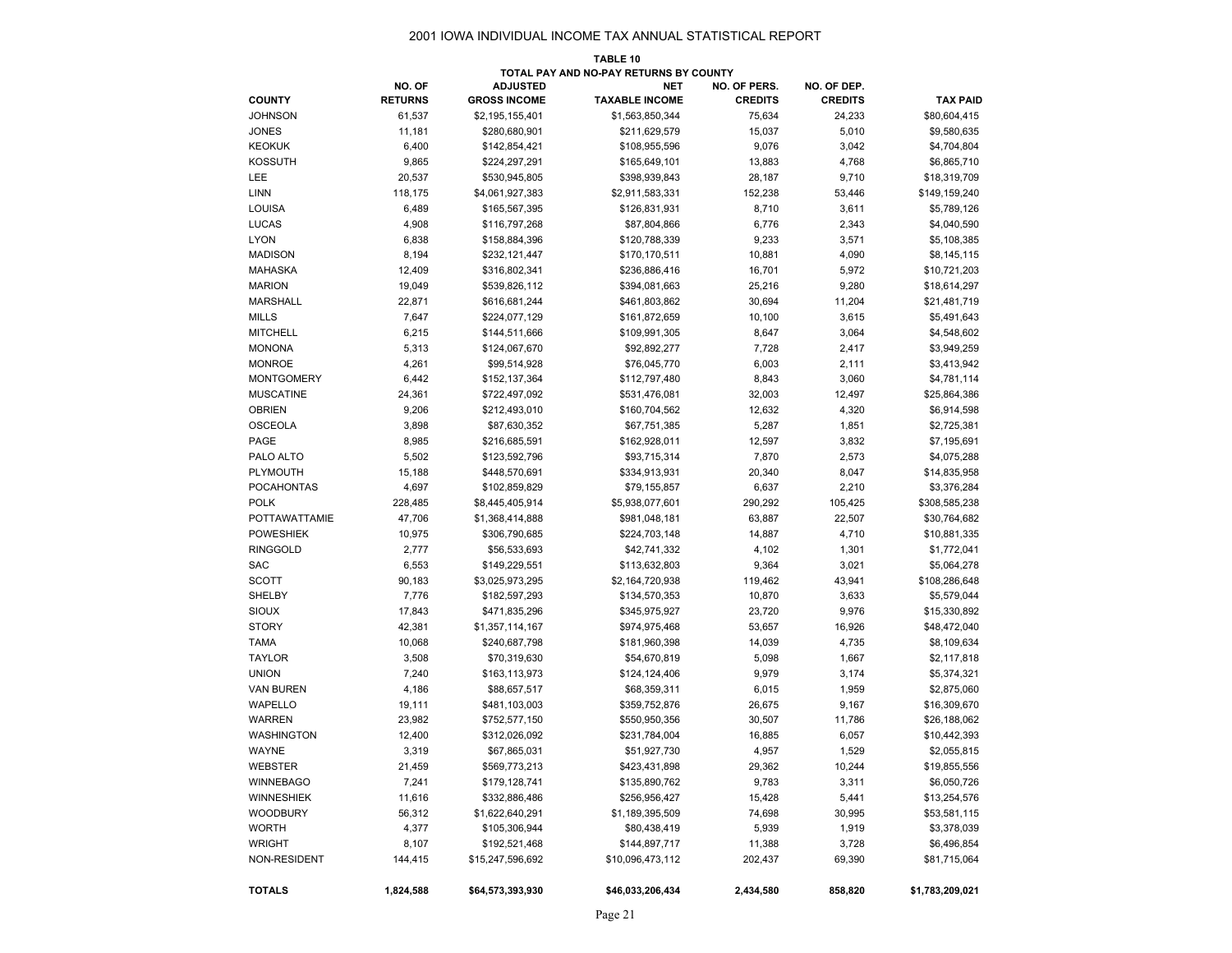| TABLE 11                                   |
|--------------------------------------------|
| <b>TOTAL RETURNS BY ITEMIZED DEDUCTION</b> |

| <b>ADJUSTED GROSS</b>   | <b>NUMBER OF</b> | <b>ADJUSTED</b>             | <b>FEDERAL TAX</b> |                  | TAXABLE          |                 |  |
|-------------------------|------------------|-----------------------------|--------------------|------------------|------------------|-----------------|--|
| <b>INCOME BRACKET</b>   |                  | <b>RETURNS GROSS INCOME</b> | <b>DEDUCTION</b>   | <b>DEDUCTION</b> | <b>INCOME</b>    | <b>TAX PAID</b> |  |
| $$1 -$<br>\$2,999       | 21,245           | \$35,132,490                | (\$143, 103)       | \$22,108,286     | \$27,840,775     | \$20,233        |  |
| $$3,000 -$<br>\$3,999   | 9,883            | \$34,627,569                | \$1,456,218        | \$16,989,128     | \$22,967,302     | \$15,342        |  |
| $$4,000 -$<br>\$4,999   | 10,037           | \$45,151,554                | \$2,670,680        | \$21,304,719     | \$29,025,820     | \$58,586        |  |
| $$5,000 -$<br>\$5,999   | 10,251           | \$56,398,078                | \$4,239,868        | \$24,777,346     | \$35,947,496     | \$152,078       |  |
| $$6,000 -$<br>\$6,999   | 10,627           | \$69,055,140                | \$4,807,972        | \$28,032,739     | \$43,877,843     | \$318,885       |  |
| $$7,000 -$<br>\$7,999   | 11,078           | \$83,072,037                | \$6,079,301        | \$31,257,694     | \$52,832,239     | \$525,560       |  |
| $$8,000 -$<br>\$8,999   | 11,570           | \$98,392,477                | \$7,738,700        | \$35,038,382     | \$62,920,614     | \$779,652       |  |
| $$9,000 -$<br>\$9,999   | 12,671           | \$120,362,864               | \$9,650,995        | \$44,758,113     | \$75,548,138     | \$1,126,832     |  |
| $$10,000 -$<br>\$11,999 | 25,577           | \$281,426,854               | \$24,197,429       | \$92,548,788     | \$180,858,021    | \$3,249,350     |  |
| $$12,000 -$<br>\$13,999 | 26,119           | \$339,804,505               | \$30,650,286       | \$100,984,461    | \$221,725,412    | \$4,729,280     |  |
| $$14,000 -$<br>\$15,999 | 27,843           | \$417,876,619               | \$38,612,287       | \$112,987,421    | \$278,324,992    | \$6,864,455     |  |
| $$16,000 -$<br>\$17,999 | 29,425           | \$500,510,736               | \$46,051,190       | \$122,035,680    | \$342,031,326    | \$9,596,807     |  |
| \$19,999<br>$$18,000 -$ | 31,664           | \$601,947,735               | \$56,096,421       | \$134,562,810    | \$418,929,133    | \$12,953,200    |  |
| \$21,999<br>$$20,000 -$ | 33,211           | \$697,572,228               | \$66,036,975       | \$145,699,353    | \$492,712,451    | \$16,428,961    |  |
| $$22,000 -$<br>\$24,999 | 53,365           | \$1,254,622,201             | \$123,116,254      | \$242,608,937    | \$897,314,788    | \$32,372,416    |  |
| $$25,000 -$<br>\$29,999 | 91,933           | \$2,528,429,239             | \$256,650,242      | \$452,502,951    | \$1,828,999,433  | \$72,162,698    |  |
| $$30,000 -$<br>\$34,999 | 88,421           | \$2,869,035,548             | \$309,879,580      | \$481,259,079    | \$2,085,177,468  | \$88,915,050    |  |
| \$39,999<br>$$35,000 -$ | 76,144           | \$2,849,838,181             | \$331,141,422      | \$456,732,313    | \$2,066,664,650  | \$92,891,331    |  |
| \$49,999<br>$$40,000 -$ | 109,511          | \$4,880,096,094             | \$614,988,987      | \$761,957,117    | \$3,509,721,369  | \$165,530,431   |  |
| $$50,000 -$<br>\$74.999 | 114.862          | \$6,888,163,804             | \$1,000,416,333    | \$1,049,775,499  | \$4,847,021,090  | \$246,193,443   |  |
| $$75,000 -$<br>\$99,999 | 37,442           | \$3,203,509,623             | \$538,892,218      | \$481,363,102    | \$2,188,677,385  | \$117,609,763   |  |
| \$100,000<br>AND OVER   | 53,124           | \$19,460,414,796            | \$4,557,268,469    | \$2,491,582,204  | \$12,536,871,380 | \$413,797,666   |  |
| AGI<br>NO.              | 7,877            | \$0                         | \$20,500,754       | \$124,451,701    | \$8,494,314      | \$171,545       |  |
| <b>TOTALS</b>           |                  | 903,880 \$47,315,440,372    | \$8,050,999,478    | \$7,475,317,823  | \$32,254,483,439 | \$1,286,463,564 |  |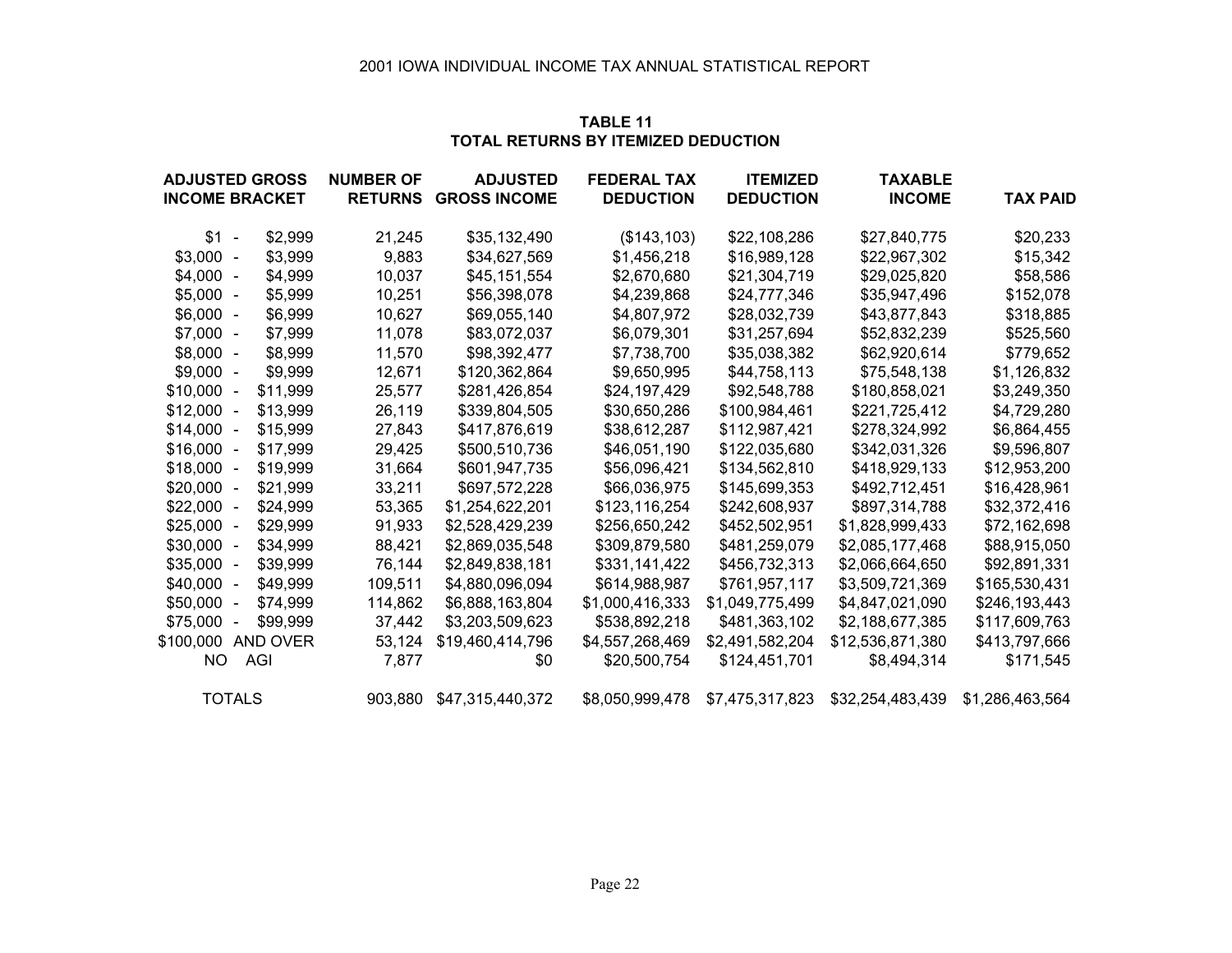| TABLE 12                                   |
|--------------------------------------------|
| <b>TOTAL RETURNS BY STANDARD DEDUCTION</b> |

| <b>ADJUSTED GROSS</b>   | <b>NUMBER OF</b> | <b>ADJUSTED</b>             | <b>FEDERAL TAX</b> | <b>STANDARD</b>  | <b>TAXABLE</b>   |                 |
|-------------------------|------------------|-----------------------------|--------------------|------------------|------------------|-----------------|
| <b>INCOME BRACKET</b>   |                  | <b>RETURNS GROSS INCOME</b> | <b>DEDUCTION</b>   | <b>DEDUCTION</b> | <b>INCOME</b>    | <b>TAX PAID</b> |
| $$1 -$<br>\$2,999       | 71,626           | \$123,642,973               | \$368,799          | \$97,567,833     | \$31,922,003     | \$23,823        |
| $$3,000 -$<br>\$3,999   | 34,631           | \$121,329,626               | \$1,646,256        | \$59,611,098     | \$60,486,932     | \$8,794         |
| $$4,000 -$<br>\$4,999   | 35,556           | \$160,066,415               | \$2,958,142        | \$62,363,373     | \$95,129,829     | \$15,967        |
| $$5,000 -$<br>\$5,999   | 34,900           | \$191,817,857               | \$6,957,262        | \$62,143,567     | \$123,050,631    | \$117,457       |
| $$6,000 -$<br>\$6,999   | 33,294           | \$216,270,588               | \$8,201,783        | \$61,116,448     | \$147,328,580    | \$408,207       |
| $$7,000 -$<br>\$7,999   | 31,816           | \$238,371,213               | \$9,458,947        | \$59,599,452     | \$169,572,904    | \$829,666       |
| \$8,999<br>$$8,000 -$   | 30,100           | \$255,691,386               | \$10,386,839       | \$57,392,472     | \$188,329,682    | \$1,201,321     |
| $$9,000 -$<br>\$9,999   | 27,895           | \$264,962,995               | \$15,437,895       | \$54,761,867     | \$195,027,798    | \$2,487,459     |
| $$10,000 -$<br>\$11,999 | 52,536           | \$577,283,937               | \$35,750,147       | \$105,249,269    | \$436,921,009    | \$6,762,539     |
| $$12,000 -$<br>\$13,999 | 50,718           | \$658,762,699               | \$43,364,599       | \$103,519,358    | \$512,274,570    | \$9,395,059     |
| \$15,999<br>$$14,000 -$ | 49,358           | \$740,338,660               | \$56,137,972       | \$100,568,486    | \$584,119,462    | \$12,734,336    |
| $$16,000 -$<br>\$17,999 | 48,681           | \$827,502,625               | \$65,184,157       | \$98,959,614     | \$664,002,008    | \$16,885,037    |
| $$18,000 -$<br>\$19,999 | 46,875           | \$890,285,191               | \$73,682,638       | \$94,547,997     | \$722,197,900    | \$21,235,785    |
| $$20,000 -$<br>\$21,999 | 44,866           | \$941,492,111               | \$81,550,251       | \$90,303,097     | \$769,800,081    | \$25,179,020    |
| $$22,000 -$<br>\$24,999 | 60,917           | \$1,429,839,870             | \$130,737,767      | \$120,976,215    | \$1,178,195,006  | \$42,579,303    |
| $$25,000 -$<br>\$29,999 | 82,606           | \$2,261,413,449             | \$224,122,878      | \$162,564,886    | \$1,874,715,793  | \$74,876,379    |
| $$30,000 -$<br>\$34,999 | 57,304           | \$1,851,422,557             | \$201,320,399      | \$112,323,264    | \$1,538,426,041  | \$66,917,827    |
| \$39,999<br>$$35,000 -$ | 36,556           | \$1,364,119,682             | \$161,251,242      | \$72,958,601     | \$1,130,036,812  | \$51,663,501    |
| $$40,000 -$<br>\$49,999 | 37,781           | \$1,671,531,446             | \$216,964,367      | \$78,547,058     | \$1,376,042,831  | \$66,280,763    |
| $$50,000 -$<br>\$74,999 | 23,456           | \$1,372,262,089             | \$207,256,954      | \$52,052,897     | \$1,113,654,323  | \$57,326,593    |
| $$75,000 -$<br>\$99,999 | 3,865            | \$327,973,905               | \$58,593,718       | \$8,858,673      | \$260,827,134    | \$14,124,835    |
| \$100,000<br>AND OVER   | 3,203            | \$771.572.284               | \$162,945,081      | \$7,059,105      | \$605,976,688    | \$25,669,526    |
| AGI<br>NO.              | 22,168           | \$0                         | \$1,375,615        | \$3,233,940      | \$684,978        | \$22,260        |
| <b>TOTALS</b>           |                  | 920,708 \$17,257,953,558    | \$1,775,653,708    | \$1,726,278,570  | \$13,778,722,995 | \$496,745,457   |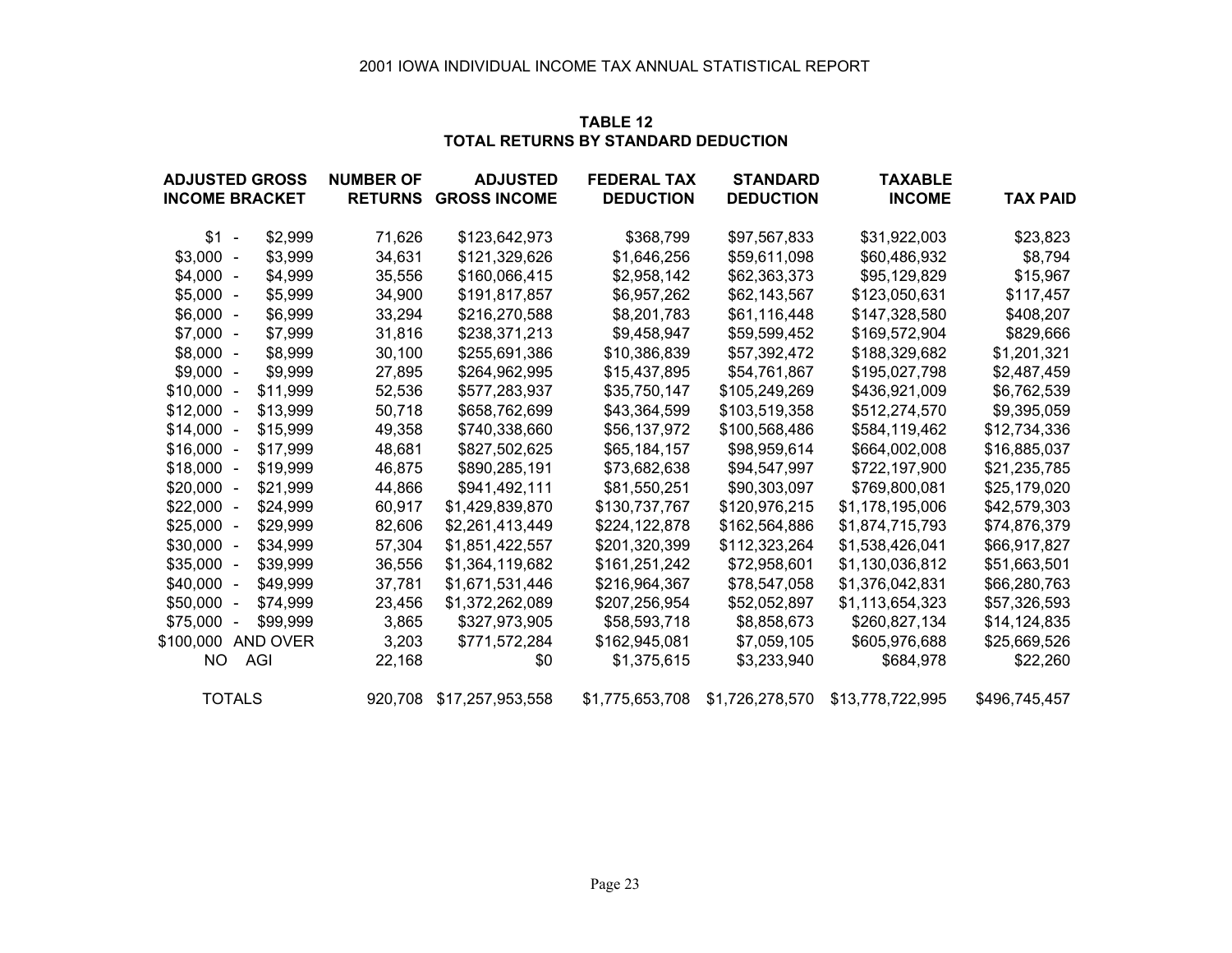| TABLE 13                               |
|----------------------------------------|
| TOTAL PAY AND NO-PAY RETURNS BY CREDIT |

| <b>ADJUSTED GROSS</b> |                          |          | <b>NUMBER OF</b> | <b>CHILD CARE</b> |                 | <b>TUITION- OUT OF STATE</b> | <b>MOTOR</b>              |                 |
|-----------------------|--------------------------|----------|------------------|-------------------|-----------------|------------------------------|---------------------------|-----------------|
| <b>INCOME BRACKET</b> |                          |          | <b>RETURNS</b>   | <b>CREDIT</b>     | <b>TEXTBOOK</b> |                              | <b>CREDIT FUEL CREDIT</b> | <b>TAX PAID</b> |
| $$1 -$                |                          | \$2,999  | 92,871           | \$59,214          | \$3,274.00      | \$4,378.00                   | \$199,940.00              | \$44,056        |
| $$3,000 -$            |                          | \$3,999  | 44,514           | \$38,926          | \$5,640.00      | \$997.00                     | \$89,561.00               | \$24,136        |
| $$4,000 -$            |                          | \$4,999  | 45,593           | \$60,801          | \$11,984.00     | \$673.00                     | \$99,573.00               | \$74,553        |
| $$5,000 -$            |                          | \$5,999  | 45,151           | \$65,988          | \$16,171.00     | \$3,147.00                   | \$95,270.00               | \$269,535       |
| $$6,000 -$            |                          | \$6,999  | 43,921           | \$94,643          | \$23,687.00     | \$10,146.00                  | \$123,643.00              | \$727,092       |
| $$7,000 -$            |                          | \$7,999  | 42,894           | \$111,324         | \$29,013.00     | \$16,827.00                  | \$123,109.00              | \$1,355,226     |
| $$8,000 -$            |                          | \$8,999  | 41,670           | \$130,054         | \$36,173.00     | \$24,448.00                  | \$131,118.00              | \$1,980,973     |
| $$9,000 -$            |                          | \$9,999  | 40,566           | \$150,605         | \$46,430.00     | \$40,105.00                  | \$131,471.00              | \$3,614,291     |
| $$10,000 -$           |                          | \$11,999 | 78,113           | \$341,122         | \$107,417.00    | \$120,366.00                 | \$267,112.00              | \$10,011,889    |
| $$12,000 -$           |                          | \$13,999 | 76,837           | \$429,043         | \$136,915.00    | \$168,193.00                 | \$275,099.00              | \$14,124,339    |
| $$14,000 -$           |                          | \$15,999 | 77,201           | \$513,500         | \$166,620.00    | \$260,326.00                 | \$263,909.00              | \$19,598,791    |
| $$16,000 -$           |                          | \$17,999 | 78,106           | \$618,601         | \$234,196.00    | \$386,167.00                 | \$238,998.00              | \$26,481,844    |
| $$18,000 -$           |                          | \$19,999 | 78,539           | \$643,368         | \$311,626.00    | \$599,221.00                 | \$232,994.00              | \$34,188,985    |
| $$20,000 -$           |                          | \$21,999 | 78,077           | \$613,046         | \$375,514.00    | \$750,804.00                 | \$194,625.00              | \$41,607,981    |
| $$22,000 -$           |                          | \$24,999 | 114,282          | \$788,398         | \$622,239.00    | \$1,366,483.00               | \$275,557.00              | \$74,951,719    |
| $$25,000 -$           |                          | \$29,999 | 174,539          | \$842,701         | \$1,173,332.00  | \$2,913,757.00               | \$384,299.00              | \$147,039,077   |
| $$30,000 -$           |                          | \$34,999 | 145,725          | \$485,105         | \$1,239,622.00  | \$3,075,553.00               | \$310,651.00              | \$155,832,877   |
| $$35,000 -$           |                          | \$39,999 | 112,700          | \$232,175         | \$1,181,690.00  | \$2,986,208.00               | \$225,837.00              | \$144,554,832   |
| $$40,000 -$           |                          | \$49,999 | 147,292          | \$0               | \$1,888,354.00  | \$5,406,087.00               | \$284,038.00              | \$231,811,194   |
| $$50,000 -$           |                          | \$74,999 | 138,318          | \$0               | \$2,415,107.00  | \$7,657,716.00               | \$283,998.00              | \$303,520,036   |
| \$75,000              | $\overline{\phantom{a}}$ | \$99,999 | 41,307           | \$0               | \$931,397.00    | \$3,337,221.00               | \$81,265.00               | \$131,734,598   |
| \$100,000             |                          | AND OVER | 56,327           | \$0               | \$1,418,167.00  | \$12,466,457.00              | \$137,534.00              | \$439,467,192   |
| ΝO                    | AGI                      |          | 30,045           | \$18,043          | \$5,315.00      | \$741.00                     | \$655,782.00              | \$193,805       |
|                       | <b>TOTALS</b>            |          | 1,824,588        | \$6,236,657       | \$12,379,883.00 | \$41,596,021.00              | \$5,105,383.00            | \$1,783,209,021 |